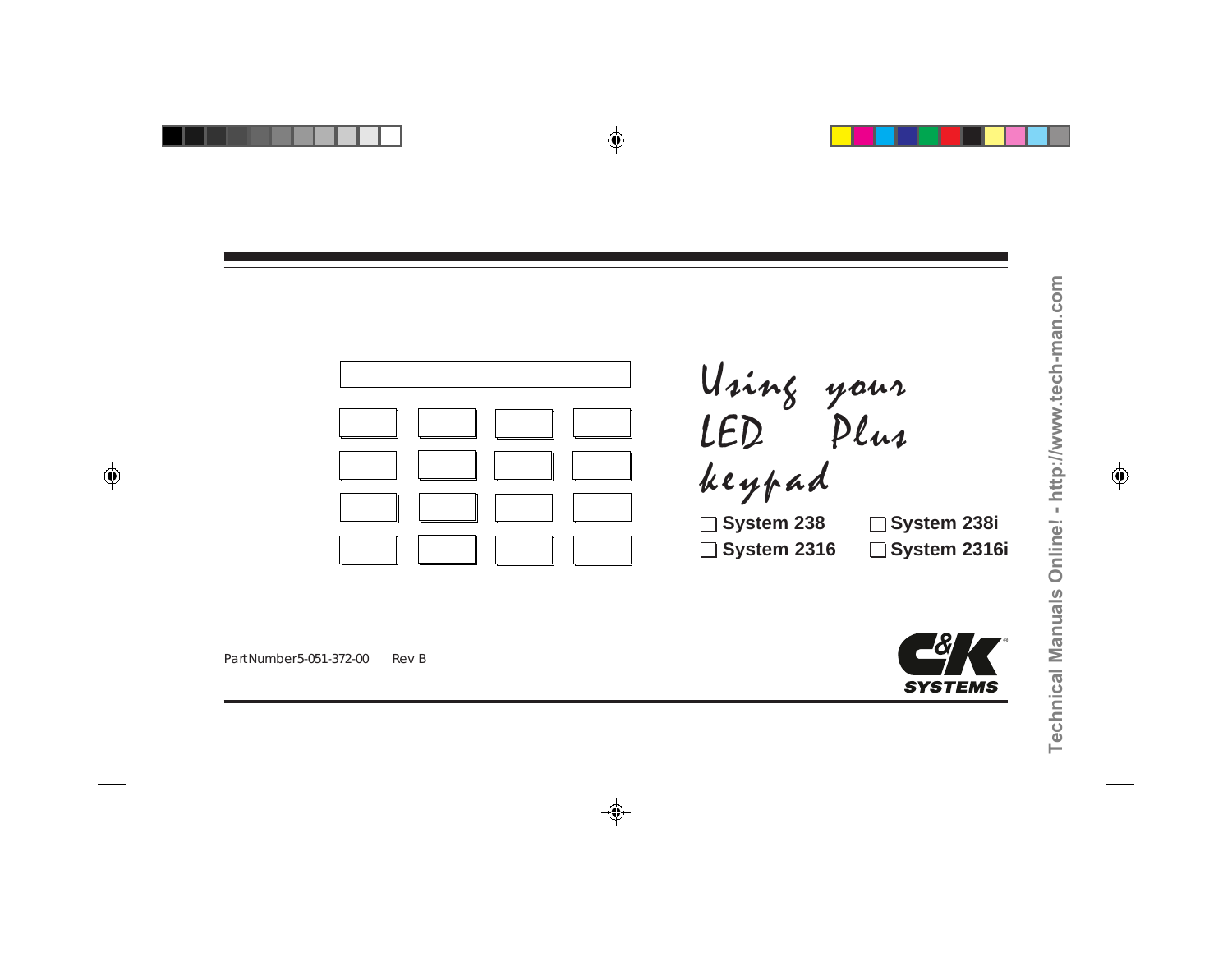

Thank you for purchasing this C&K alarm system. Your system is one of the most powerful and advanced alarm systems on the market today, designed to provide you with years of reliable operation.

This manual explains how to operate your alarm system. Basic operating instructions are also printed on the small label attached to the inside of your keypad(s) door.

If you have questions or need help with your alarm system, call:

| (AlarmCompanyName) |
|--------------------|
|--------------------|

 $\overline{\phantom{a}}$  , and the contract of the contract of the contract of the contract of the contract of the contract of the contract of the contract of the contract of the contract of the contract of the contract of the contrac

When calling the monitoring company, know the following:

My Account Number is:\_\_\_\_\_\_\_\_\_\_\_\_\_\_\_\_\_\_\_\_\_\_\_\_ My Password is: \_\_\_\_\_\_\_\_\_\_\_\_\_\_\_\_\_\_\_\_

If you have monitoring questions or in cases of accidental alarms, call:

\_\_\_\_\_\_\_\_\_\_\_\_\_\_\_\_\_\_\_\_\_\_\_\_\_\_\_\_\_\_\_\_\_\_\_\_\_\_

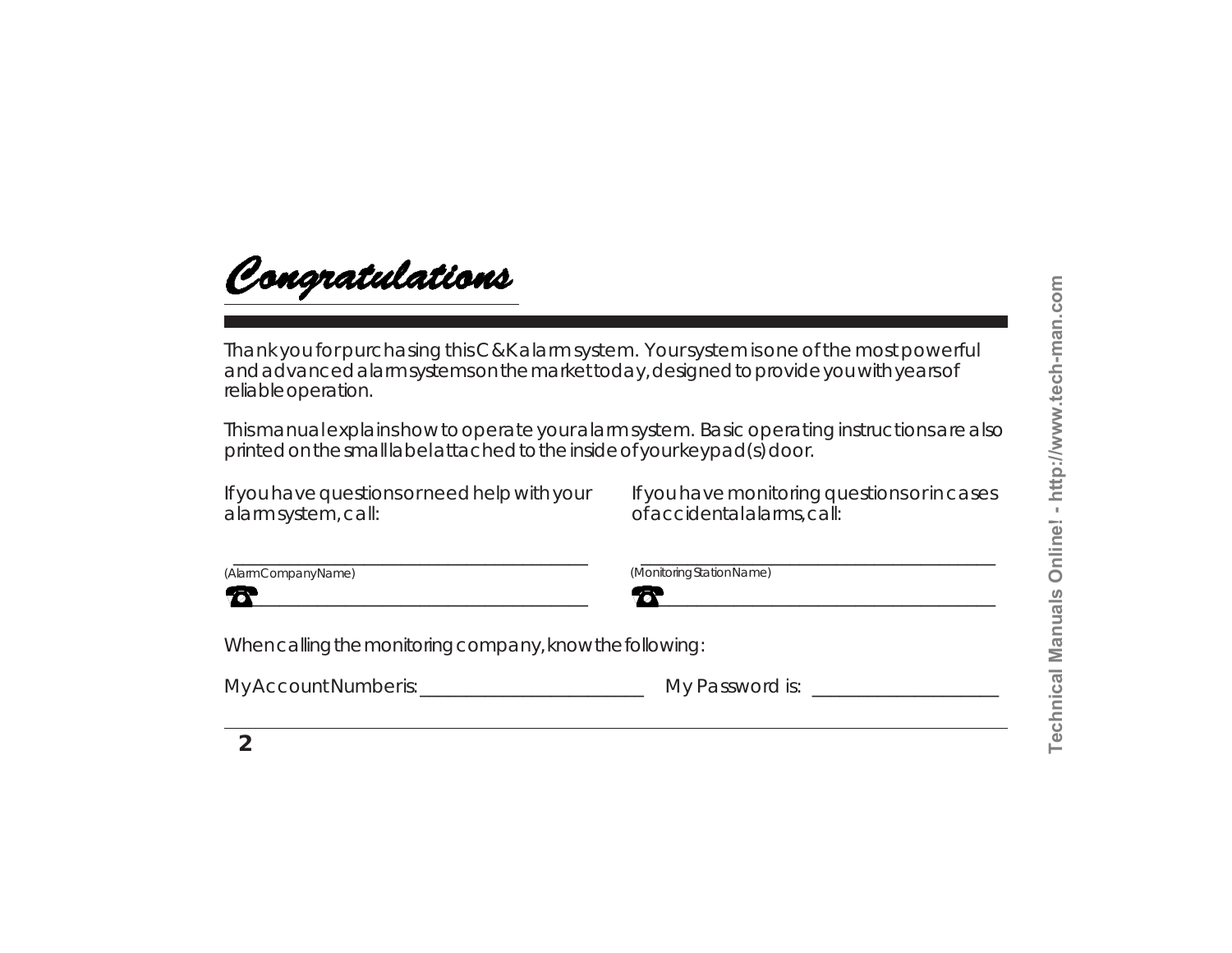| Changing a user PIN - System 238/238i  24-25  |  |
|-----------------------------------------------|--|
| Deleting a user PIN - System 238/238i  26     |  |
| Changing a user PIN - System 2316/2316i 27-28 |  |
|                                               |  |

|  |  | Table of contents |
|--|--|-------------------|
|--|--|-------------------|

| Deleting a user PIN - System 2316/2316i  29 |  |
|---------------------------------------------|--|
|                                             |  |
|                                             |  |
|                                             |  |
|                                             |  |
|                                             |  |
|                                             |  |
|                                             |  |
|                                             |  |
|                                             |  |
|                                             |  |
|                                             |  |
|                                             |  |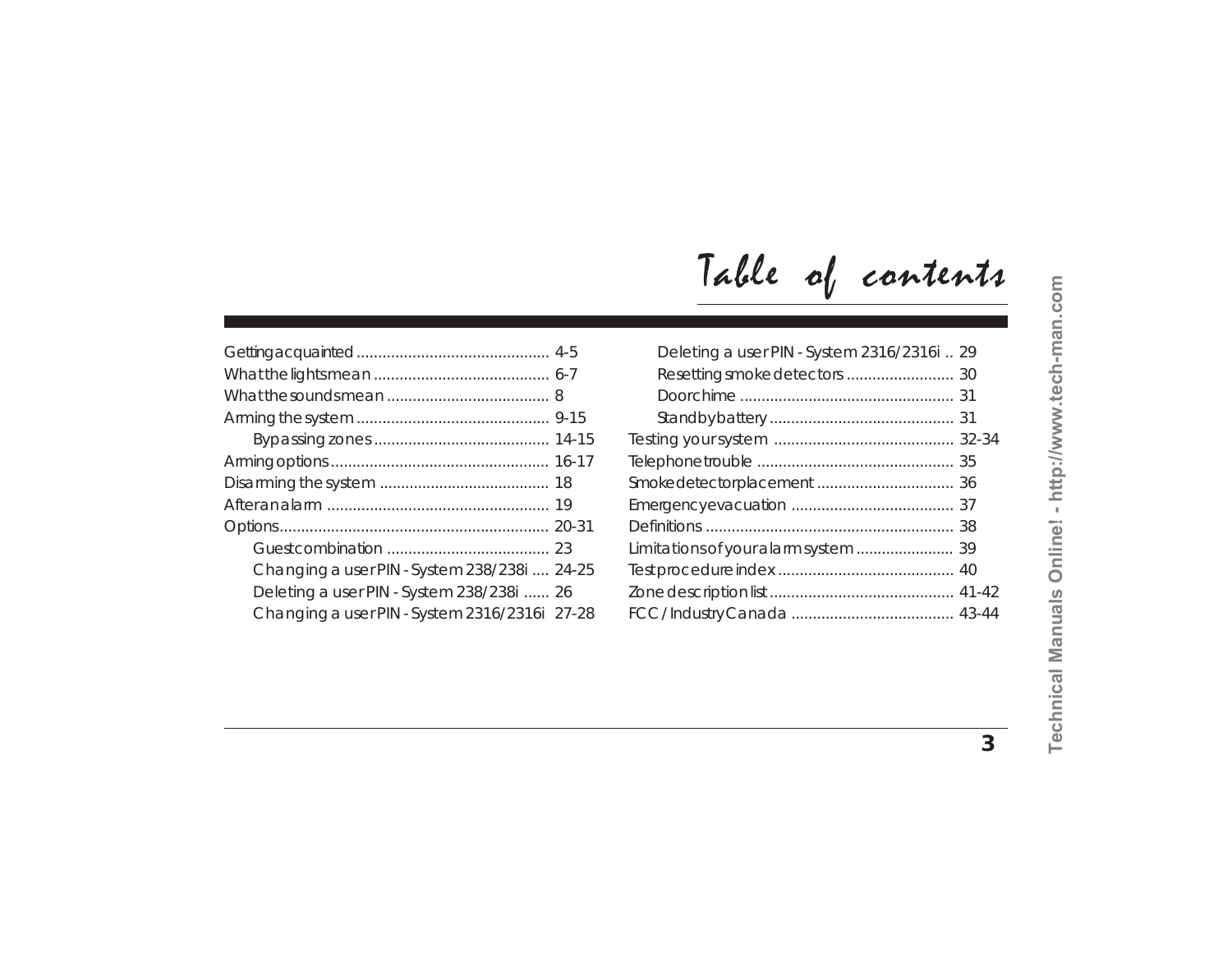Getting acquainted

### **What your alarm system is...**

Your alarm system is made up of a control panel and several detection devices like motion sensors, magnetic contacts, and so on. Specific areas of detection are called zones. Zones can be programmed to have different characteristics. Some zones may be 24-hour zones, that is, they remain armed even when the alarm system is off. Zones used for fire detection, for example, are always 24-hour zones. In addition, some zones can be programmed to allow bypassing. When you bypass a zone, you temporarily remove it from the alarm system. **Always remember, however, that bypassed zones are not protected**.

### **How your alarm system works...**

When a detection device is triggered, the status of its zone goes from normal to FAULTED. If armed, the control panel responds by reporting an alarm condition on site — flashing keypad lights, sounding bells — and if programmed, by transmitting an alarm signal over the telephone wires to a central monitoring station. The monitoring station then dispatches the appropriate authorities.

Some of your system's operations require you to enter your personal identification number (PIN) on the keypad. These include ARMING and DISARMING.

Along with its many other features, your system can be programmed to ARM INSTANTLY or to ARM WITH TIME DELAY (i.e., after giving you time to leave the premises).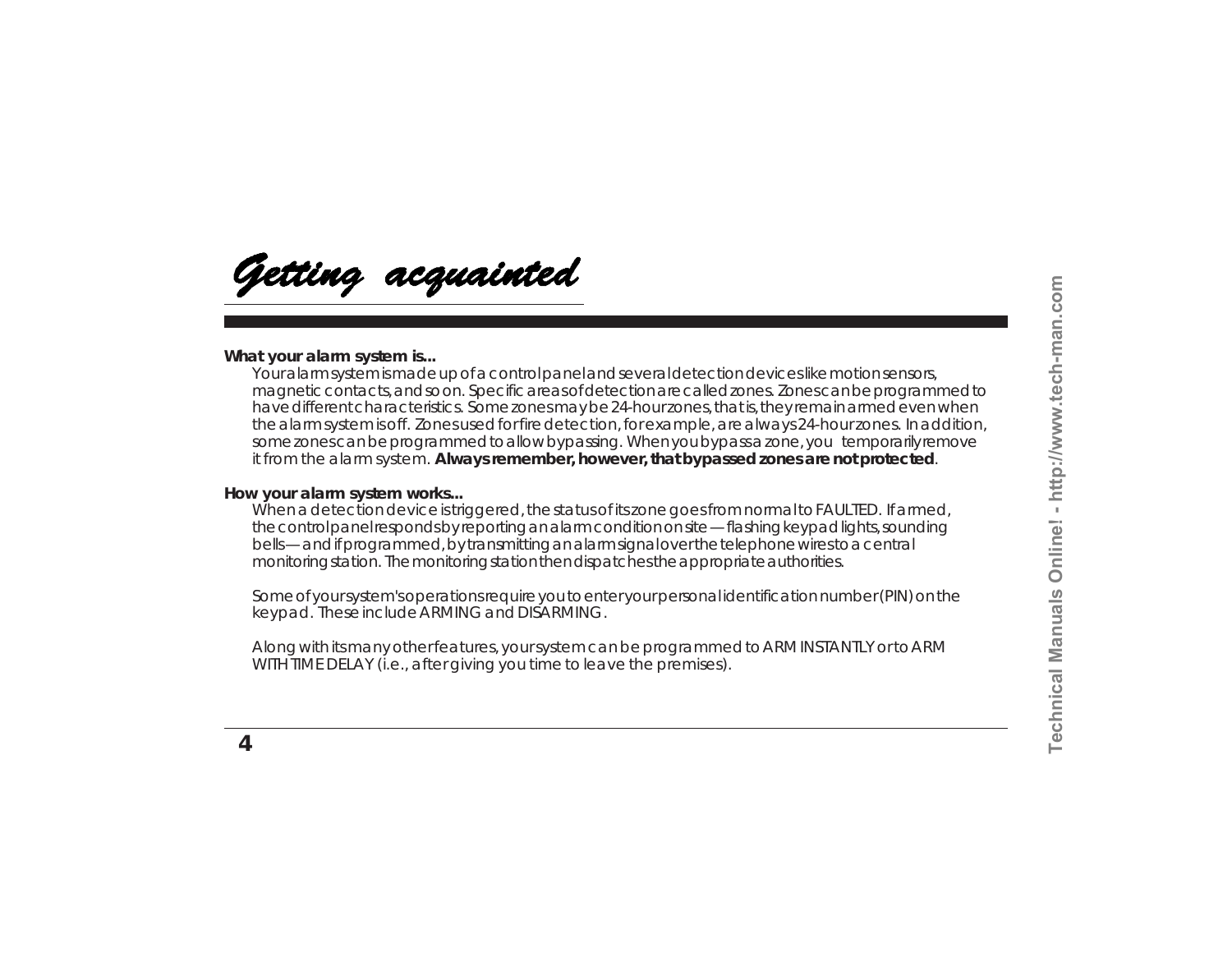

Each alarm system in the 2300 family is designed to meet the specific needs of a variety of applications. Systems 238 and 2316 are designed for applications requiring protection of eight and sixteen zones, respectively.

Some of the available features of your alarm system are also optional, and will only be installed if appropriate for your installation. In addition, some system features will require you to enter your personal identification number  $(PIN)$ .

As you read through this manual, watch for boxes like these:

- If an optional feature has been installed in your system, its **OPTION INSTALLED** box will be checked.
- **.** If a feature of your system requires you to enter your personal identification number, its **PIN REQUIRED** box will be checked.

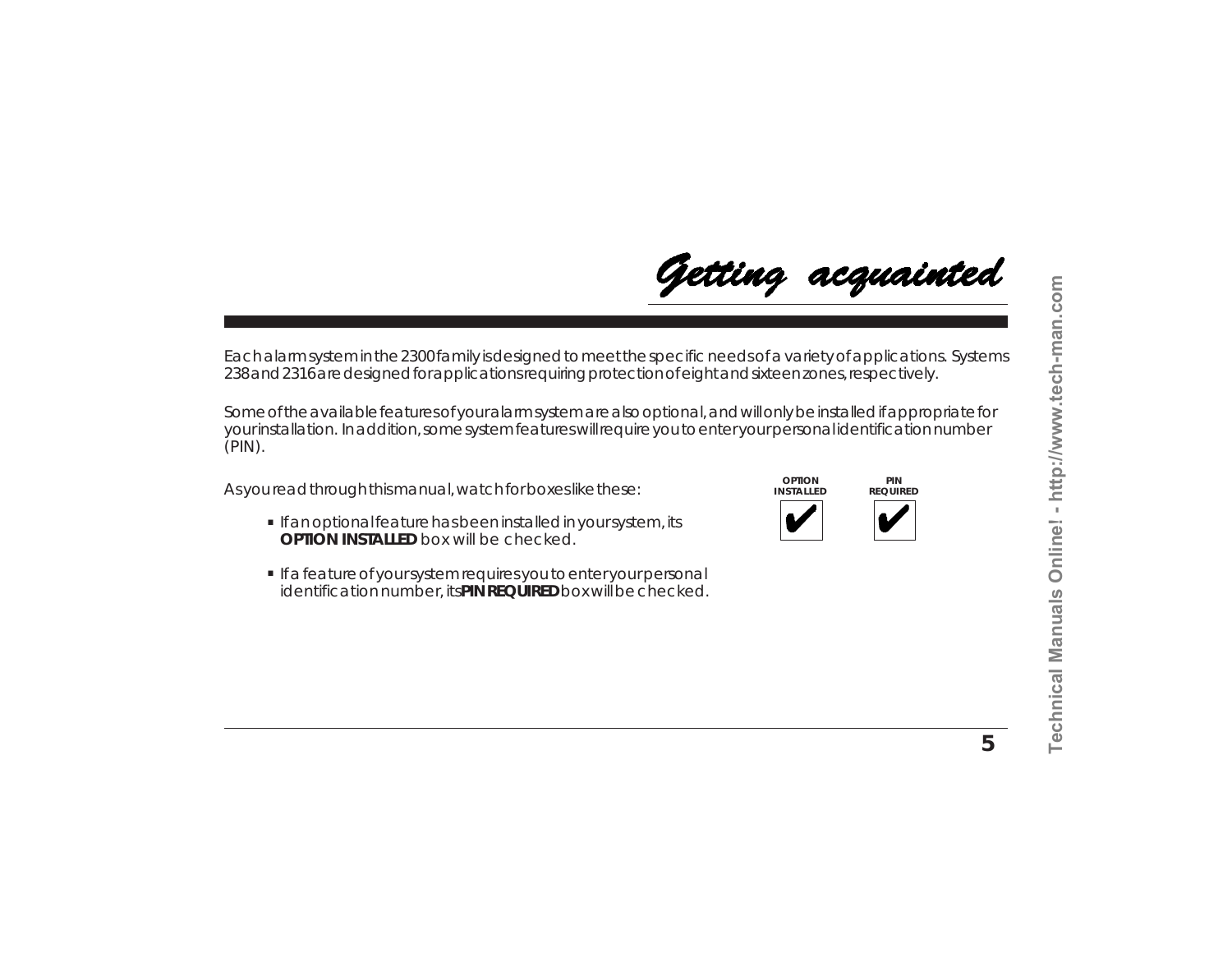# What the lights mean

|                                                                    | <b>POWER</b><br>LIGHT | <b>READY</b><br><b>LIGHT</b> | ARMED<br><b>LIGHT</b> | <b>SERVICE</b><br>LIGHT | <b>ZONES</b><br><b>LIGHTS</b> | <b>REMARKS</b>                                             |
|--------------------------------------------------------------------|-----------------------|------------------------------|-----------------------|-------------------------|-------------------------------|------------------------------------------------------------|
| <b>AC FAILURE</b>                                                  | off                   |                              |                       | onsteady                |                               | Powerfail. System on battery.                              |
| SYSTEM IS READY<br>(ALL ZONES NORMAL)                              |                       | onsteady                     |                       |                         |                               | Readytoarm.                                                |
| <b>FAULTED ZONE</b><br>WHILE DISARMED                              |                       | off                          |                       |                         | onsteady                      | One or more zones are faulted.                             |
| SYSTEM IS ARMED<br>(ALL PROTECTION ON)                             |                       | $\Omega$ <sup>*</sup>        | onsteady              |                         |                               | *Readylight will be on until system is armed.              |
| SYSTEM IS DISARMED<br>(ALL PROTECTION OFF)                         |                       | $on^*$                       |                       |                         |                               | *Readylight is on if all zones are normal.                 |
| SYSTEM IS ARMED<br>WITH DELAY ZONES<br><b>CONVERTED TO INSTANT</b> |                       | off                          | slow flash            |                         |                               | Armed with $\ast$ 7 #.                                     |
| PERIMETER ARMED<br>WITH DELAYS INTACT                              |                       | slow flash                   | onsteady              |                         | slowflash*                    | Armed with $\approx$ 4 #.<br>*Flashing zones are bypassed. |
|                                                                    |                       |                              |                       |                         |                               |                                                            |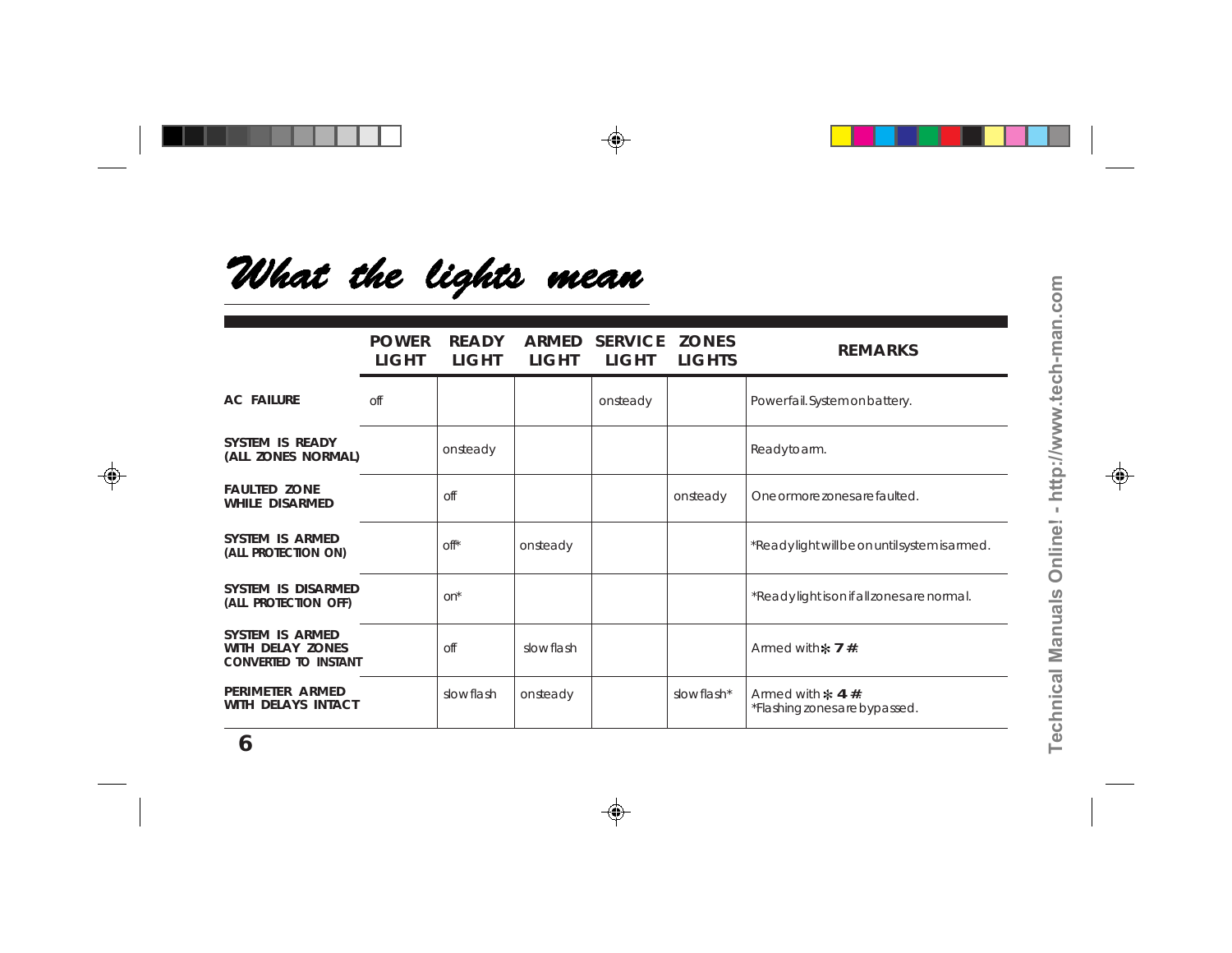# What the lights mean

|                                                                    | <b>POWER</b><br>LIGHT | <b>READY</b><br>LIGHT | ARMED<br>LIGHT | <b>SERVICE</b><br>LIGHT | <b>ZONES</b><br><b>LIGHTS</b> | <b>REMARKS</b>                                                                    |
|--------------------------------------------------------------------|-----------------------|-----------------------|----------------|-------------------------|-------------------------------|-----------------------------------------------------------------------------------|
| PERIMETER ARMED<br>WITH DELAY ZONES<br><b>CONVERTED TO INSTANT</b> |                       | slow flash            | slow flash     |                         | slowflash                     | Armed with $\approx 47$ #<br>*Flashing zones are bypassed.                        |
| <b>ZONE TROUBLE</b>                                                |                       |                       |                | slow flash              | slow flash                    | Service and zone in trouble.<br>Flash at the same rate.                           |
| ZONE(S) IS OR<br>WAS IN ALARM                                      |                       | slow flash            | $on^*$         |                         | fastflash                     | An alarm has occurred on this zone.<br>*Armed light is on if the system is armed. |
| <b>ZONE BYPASSED</b>                                               |                       | slowflash             |                |                         | slow flash                    | Ready and bypassed zone flash at the<br>samerate.                                 |
| <b>LOW BATTERY</b>                                                 | slow flash            |                       |                | onsteady                |                               | Callforservice.                                                                   |
| <b>BELL FUSE FAILURE</b>                                           |                       |                       |                | onsteady                |                               | Callforservice.                                                                   |
| <b>WATCHDOG RESET</b>                                              |                       |                       |                | slowflash               |                               | Panel has reset itself. System OK. To reset the<br>Service Light, press* 1 #.     |
| <b>COMMUNICATIONS</b><br><b>FAILURE</b>                            |                       |                       |                | fast flash              |                               | Callforservice.                                                                   |
| <b>PROGRAMMING</b><br><b>MODE</b>                                  |                       | slowflash             | slow flash     | slowflash               |                               | System is in programming mode.                                                    |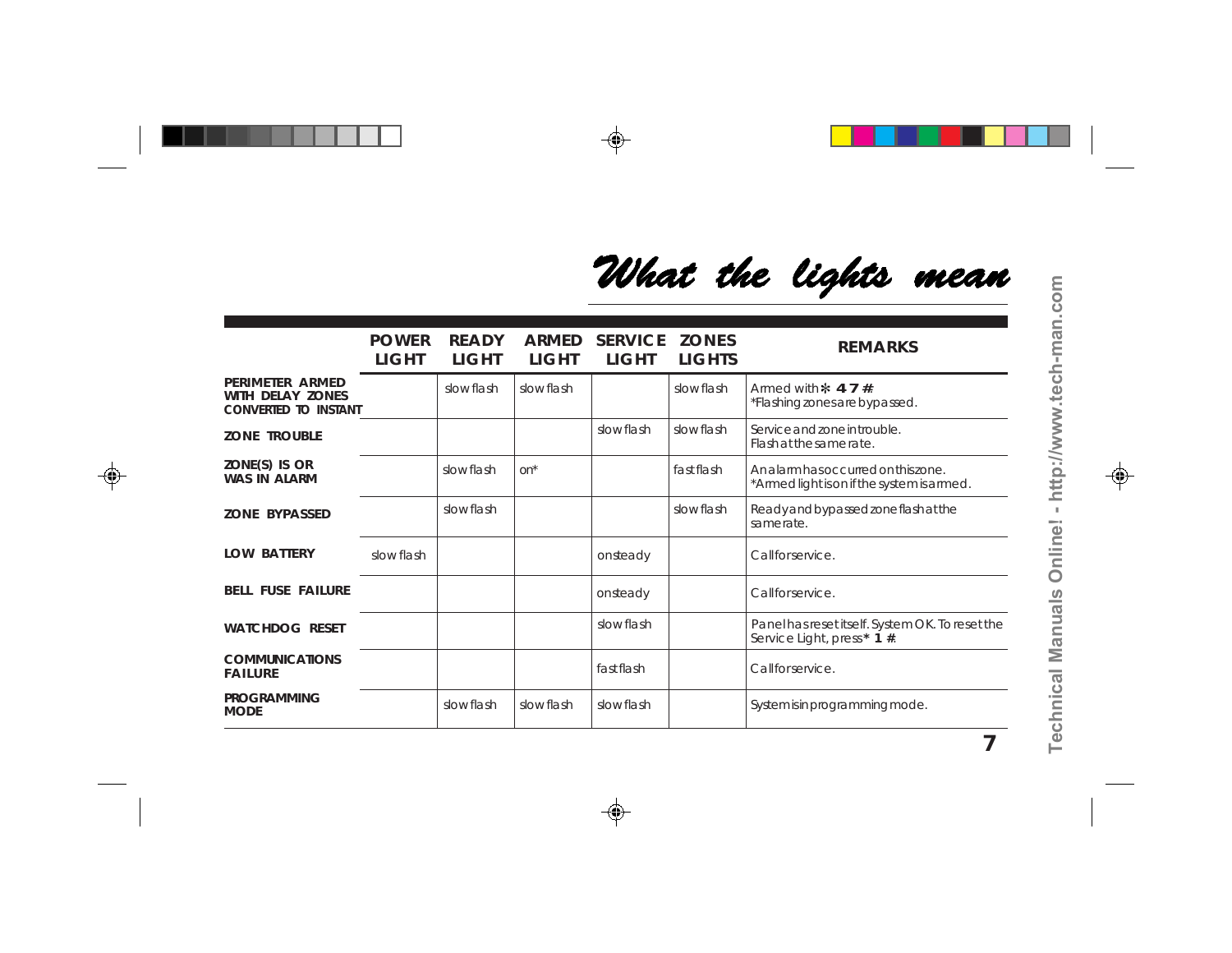# What the sounds mean

| <b>SOUND</b>                                        | <b>MEANING</b>                                                                                                                                                                              |
|-----------------------------------------------------|---------------------------------------------------------------------------------------------------------------------------------------------------------------------------------------------|
| 2beeps                                              | · system armed or disarmed<br>· successful central station test or battery test                                                                                                             |
| 5beeps                                              | · wrong PIN number entered<br>$\cdot$ invalid function<br>· unauthorizedcommandattempted<br>· errorchanging PIN number                                                                      |
| continuoustone, beeping fast for last tenseconds    | · entrydelaytime                                                                                                                                                                            |
| continuous beeping, speeding up for last tenseconds | $\cdot$ exit delay time                                                                                                                                                                     |
| 2secondbeep                                         | $\cdot$ doorchime<br>· ringbackafterclosingreport<br>· zonefaulted during walk-test                                                                                                         |
| chirping (1 second on, 4 seconds off)               | · chirp alert warning: system is armed, but a Delay zone is faulted; you<br>must disarm the system before entry delay expires or alarm will occur<br>· zone programmed to chirp is in alarm |
| continuoustone                                      | · zone programmed for steady bell or siren is in a larm<br>· circuit malfunction (trouble on supervised loops only)                                                                         |
| pulsed tone (2 seconds on, 2 seconds off)           | · zone programmed for pulsed bell or siren is in a larm                                                                                                                                     |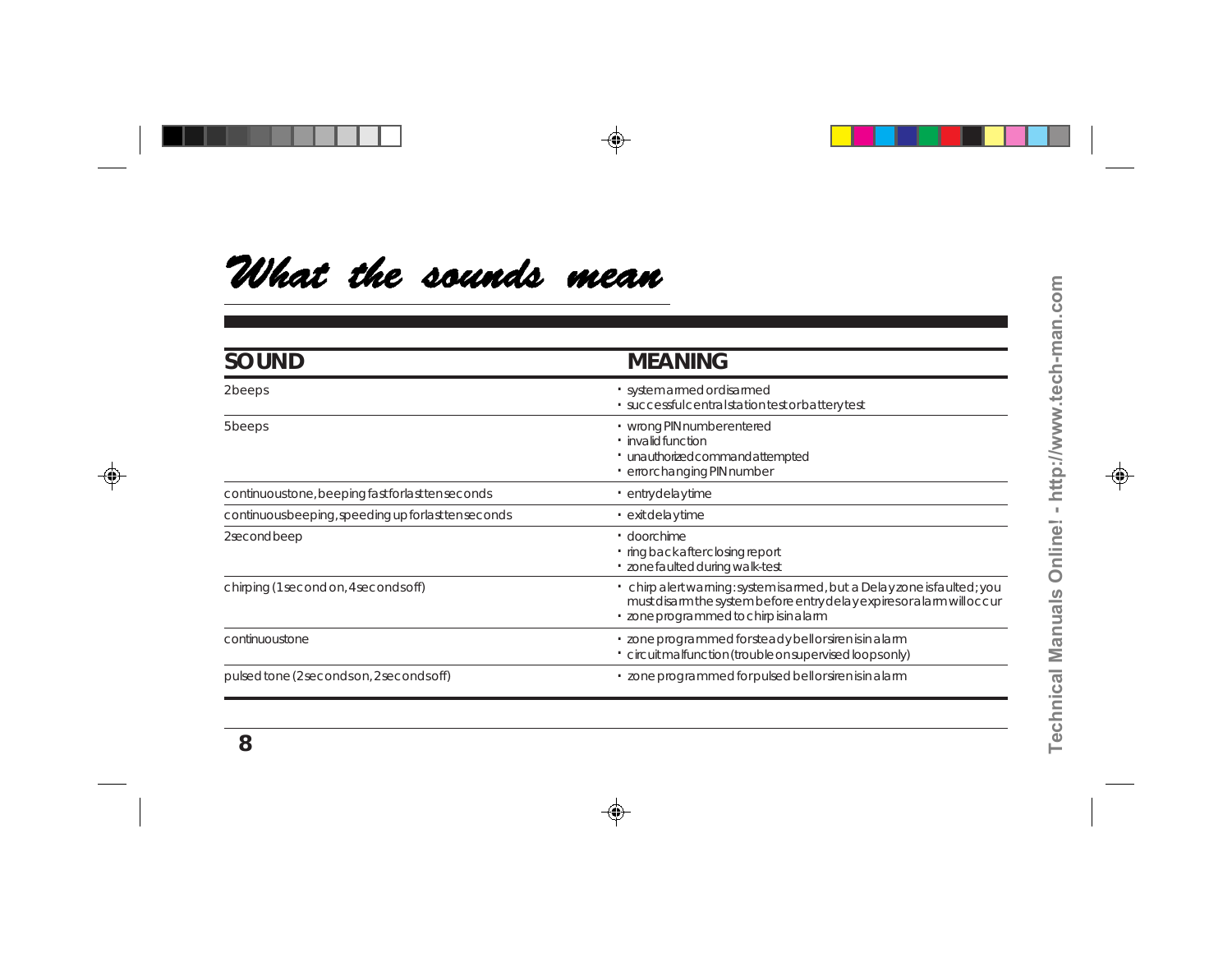# Arming the system

## **TO ARM THE SYSTEM:**

#### **Make sure the green READY light is on**.  $\leq$

If the READY light is not on, the red ZONE lights will indicate which zone(s) are faulted. **.** Faulted zones must be cleared or bypassed before the system can be armed. For more information, refer to the sections Bypassing Zones and After An Alarm.



#### **Enter your PIN and push the** 2 **# key**.



- Your PIN number can be from two to five digits long. **.**
- Don't pause for more than 5 seconds while entering the digits or the control panel will **.** reject your PIN number.
- If you make a mistake while entering your PIN number, the keypad will beep five times. **.** After the fifth beep, enter your PIN number again.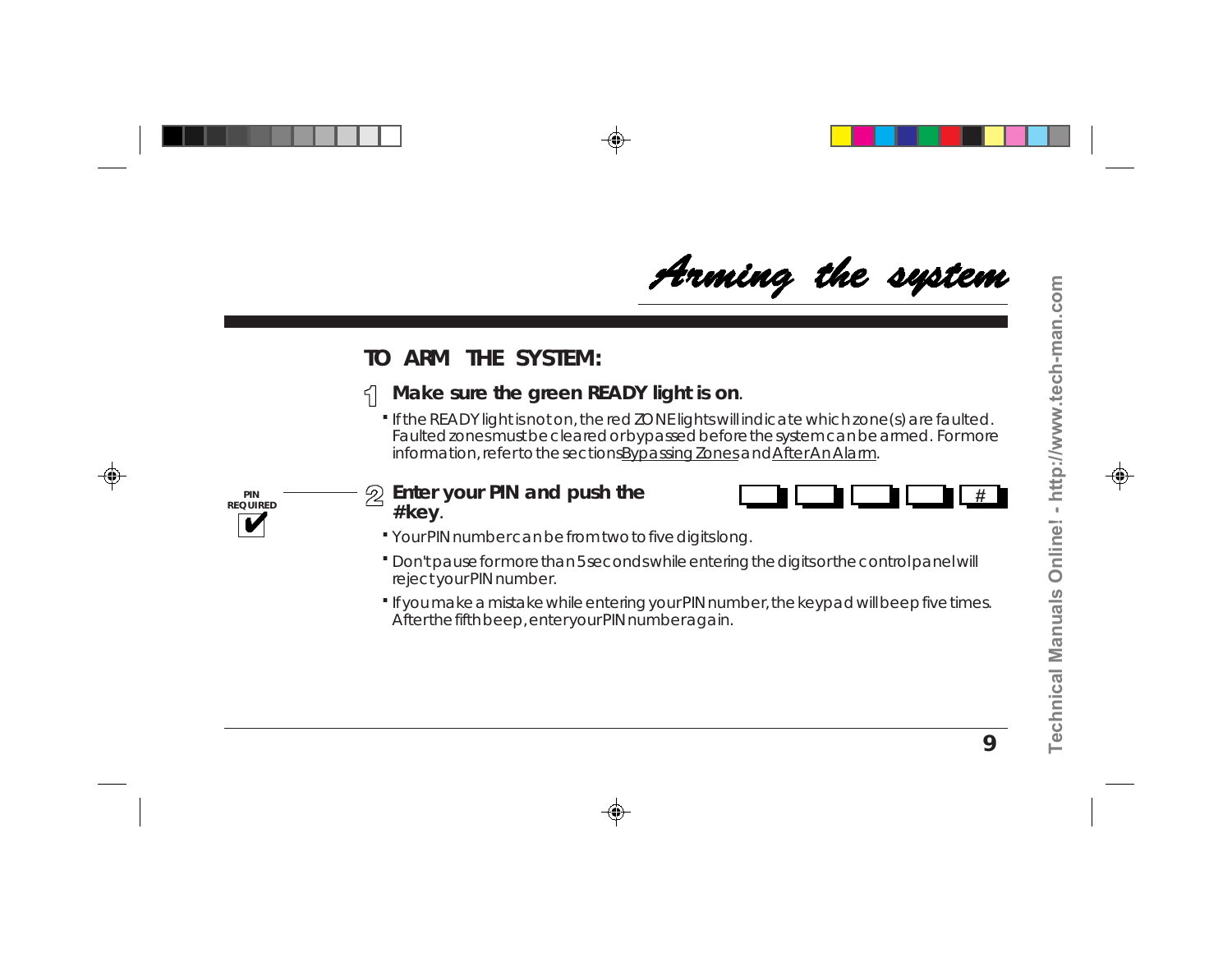

### **Make sure the red ARM light comes on**.

The keypad will beep twice to confirm that the system is armed. **.**



### **Exit through any TIME DELAY DOOR within seconds**.

- The exit delay time can be programmed from 10 seconds to 150 seconds. **.**
- If the EXIT PRE-ALARM option is installed, the keypad will beep slowly until 10 seconds before the delay time expires, then rapidly for the last 10 seconds.
- **.** Once the exit delay time has expired, the keypad will beep twice to confirm that the system is armed.

The rest of the ARMING THE SYSTEM section explains how to bypass zones before arming the system, as well as certain arming options our installer can install. However, it's important for you to remember that no matter how your system is programmed, **you will always disarm it in the same way: enter your PIN, then push the # key**.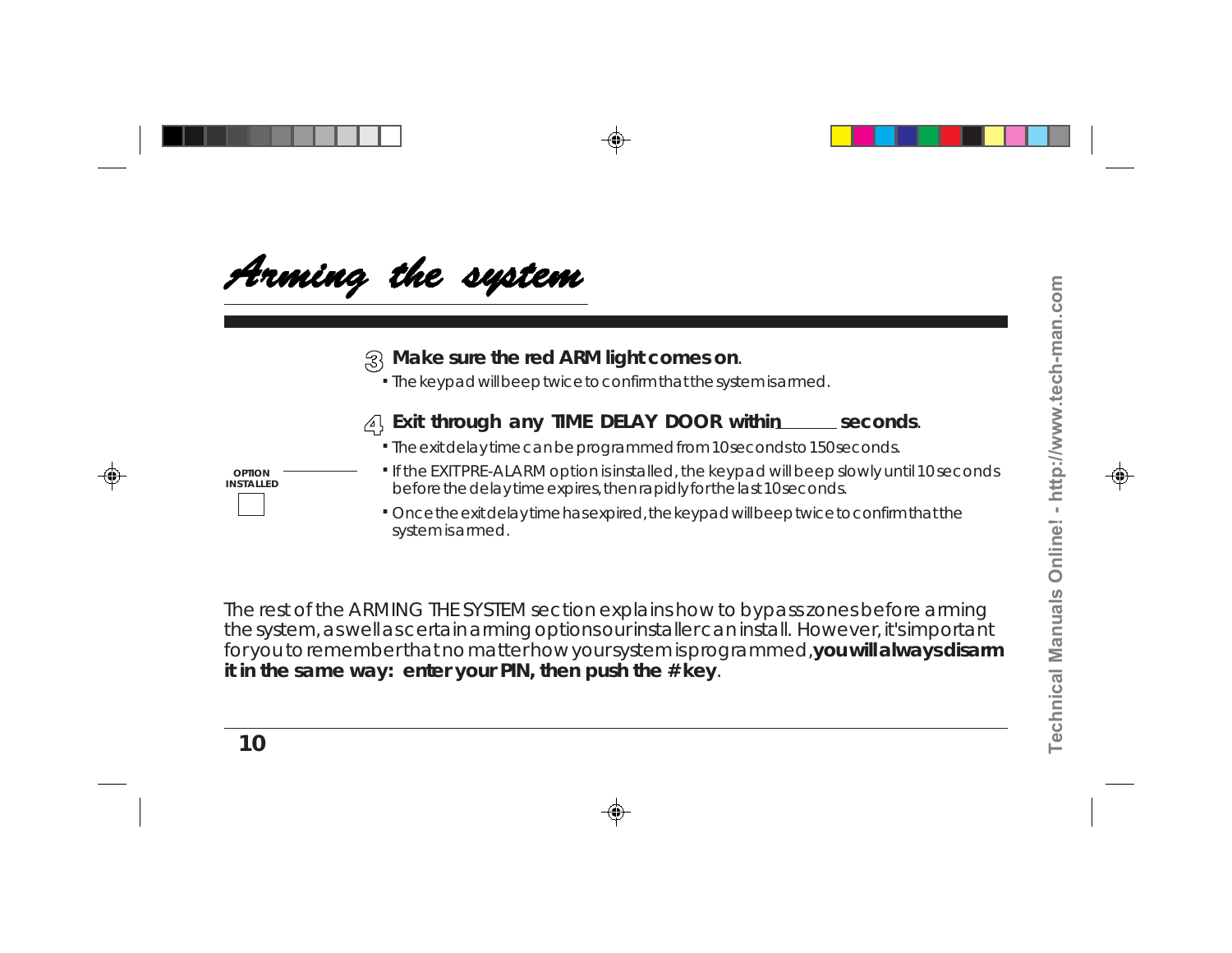# Arming the system

### **INSTANT ARMING**

Instant Arming converts all time delayed zones to **INSTANT** zones.

**Make sure the green READY light is on.** 5



- **Enter your PIN (if required),** 2 **push the key, enter the digit "7", \*then push the # key.**
	- The keypad will beep twice to confirm that the system is armed. **.**



The red ARM light will flash while the system is instant armed. **. #**



- **CAUTION:** When the system is Instant Armed, you will not be able to enter through any perimeter door or walk through any protected area without setting off an alarm.
	- Bypassing interior zones will allow you to move about freely inside the premises while the **.** system is armed. Refer to BYPASSING ZONES on page 14.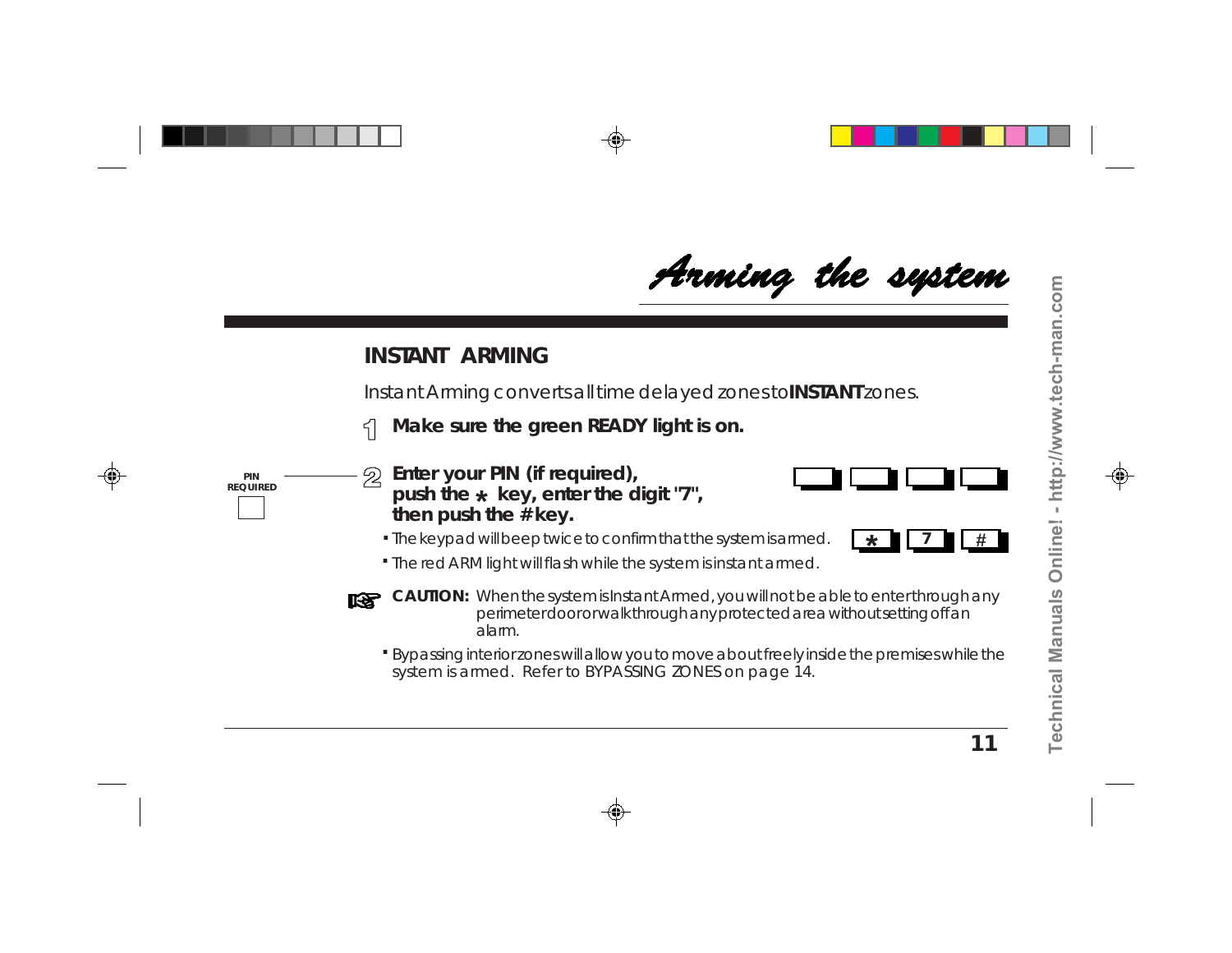

### **HOME ARMING**

Home Arming arms perimeter zones, while bypassing interior zones (except 24-hour zones).

**Make sure the green READY light is on.**

**push the key, enter the digit "4", \***

**Enter your PIN (if required),**

**then push the # key.**

2 **PIN REQUIRED**





- **.** The keypad will beep twice to confirm that the system is armed.
- Home Arming allows you to move about freely inside the premises while the system is **.** armed.
- When the system is Home Armed, you can enter the premises without setting off an **.** alarm through a delayed entry zone. (Don't forget to disarm the system after entry!)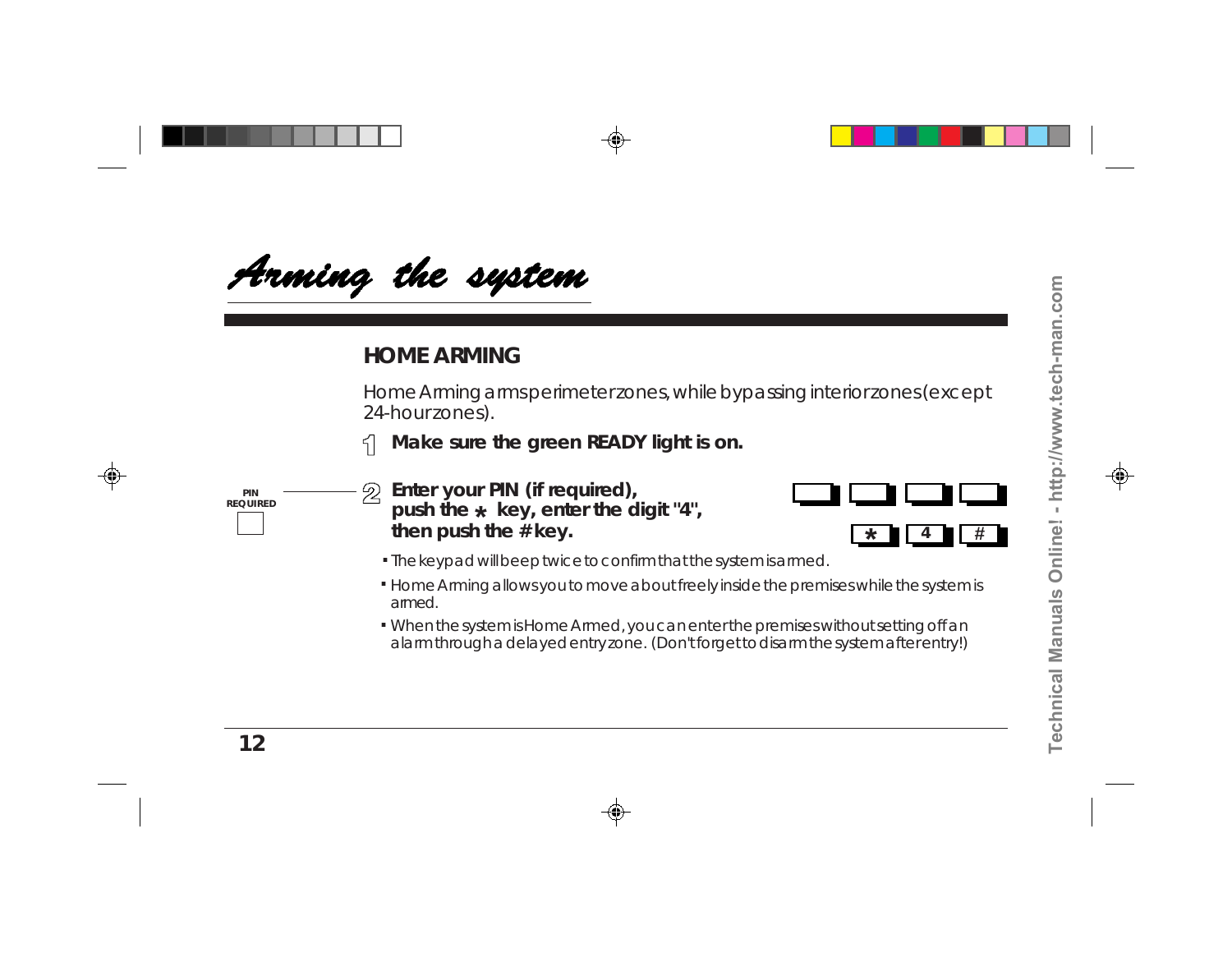# Arming the system

### **INSTANT HOME ARMING**

Instant Home Arming arms perimeter zones, and bypasses interior zones (except 24-hour zones). Entry time delays are converted to INSTANT.

**Make sure the green READY light is on.**



- **Enter your PIN (if required),** 2 **push the key, enter the digit "7", \*the digit "4", then push the # key.**
	- **.** The keypad will beep twice to confirm that the system is armed.
	- **.** The red ARM light will flash while the perimeter zones are instant armed.
- **T&T**
- **CAUTION:** When the system is Instant Home Armed, you will not be able to enter through any perimeter door without setting off an alarm.

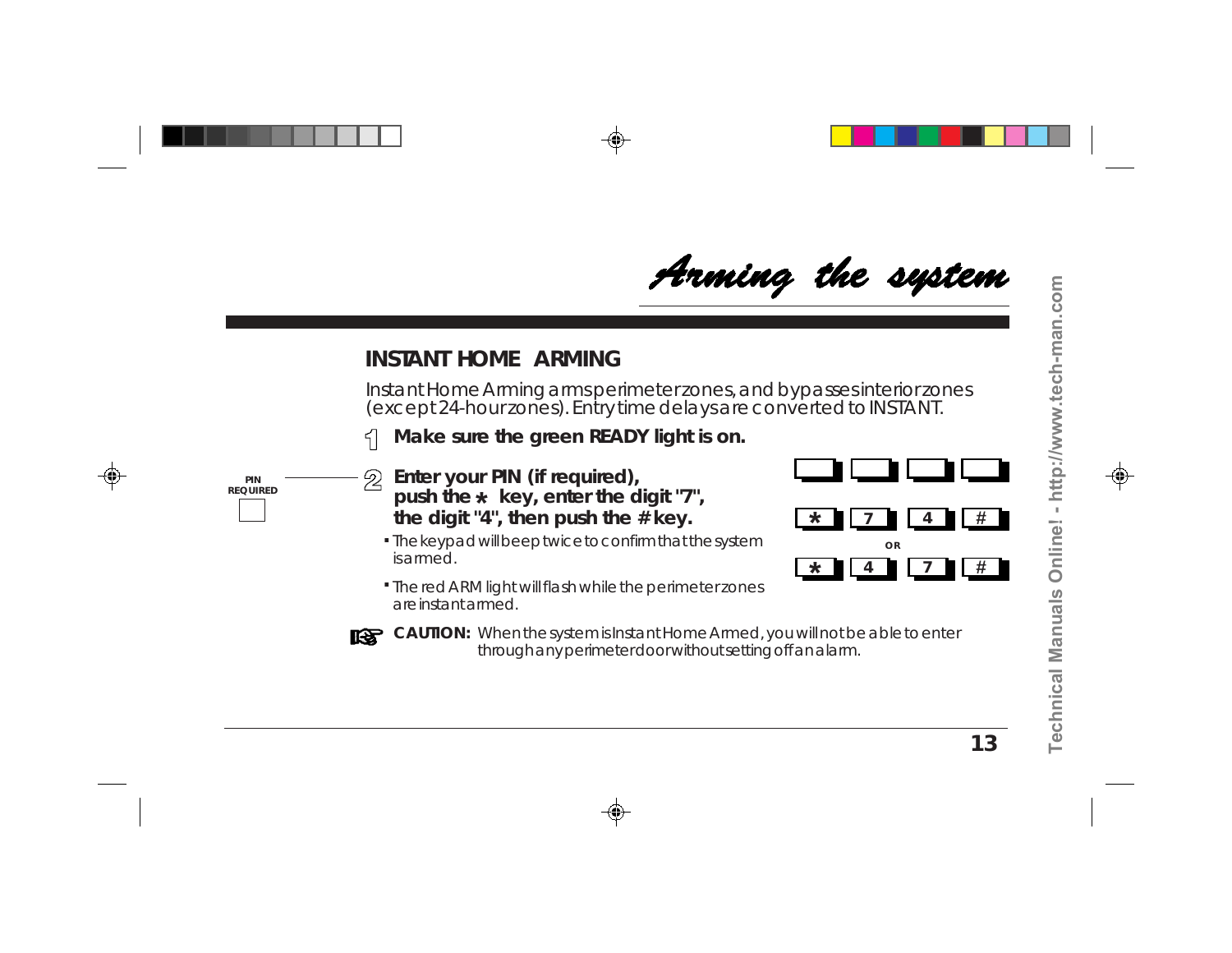

## **BYPASSING ZONES**

This procedure allows you to bypass one or more zones while your system is DISARMED1.



**NOTE:** System programming determines which PINs can bypass zones, also which zones can be bypassed. To learn if a zone can be bypassed, see the ZONE DESCRIPTION LIST on pages 41-42.





**1NOTE:** Zones can be also be bypassed by remote programming. When remote programming is used, the system can either be armed or disarmed.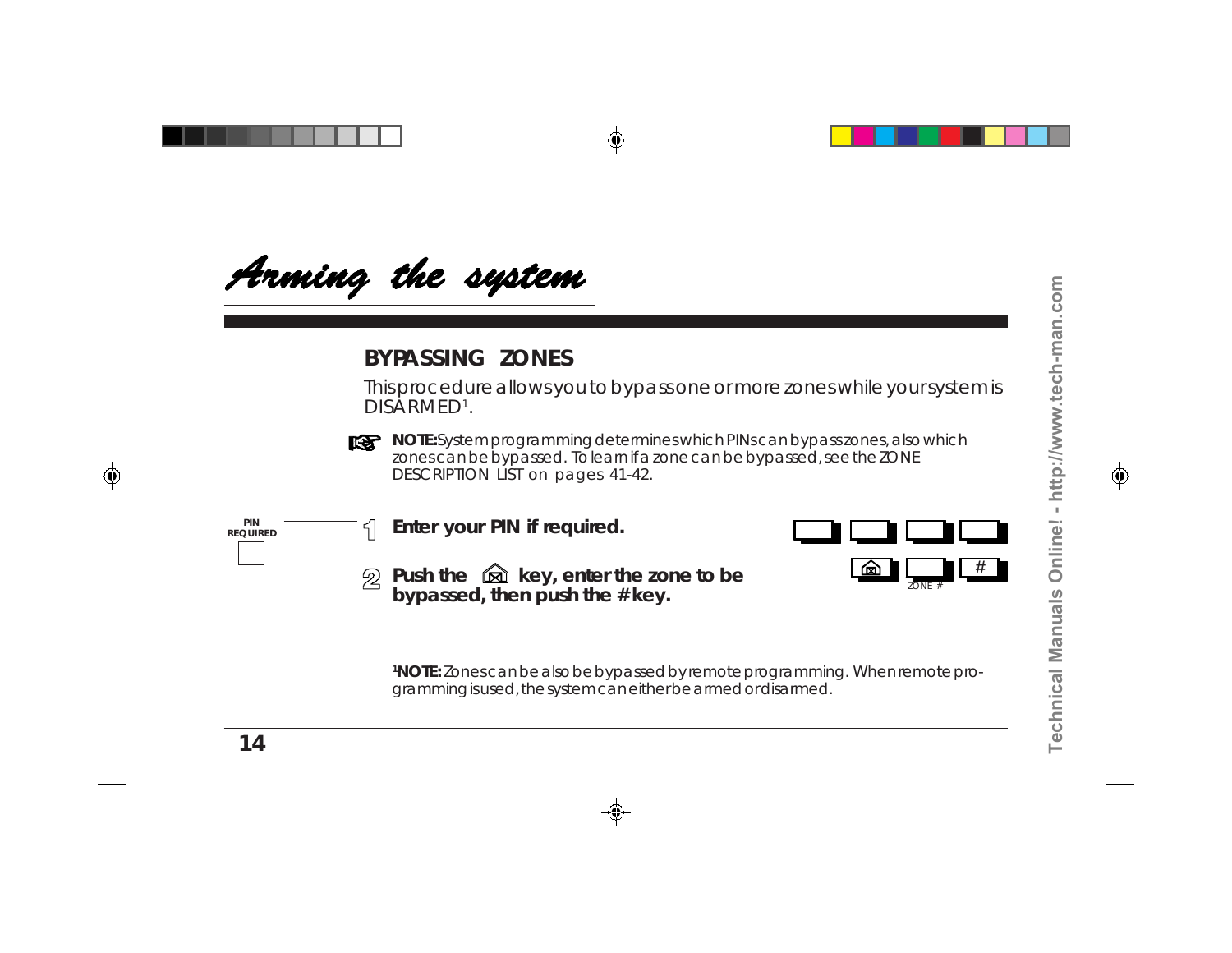

**PIN REQUIRED** **. To bypass more than one zone:** enter your PIN (if required), push the  $\otimes$  key, enter the first zone to be bypassed, push the  $\otimes$  key again, enter the next zone to be bypassed, and so on. When the last zone to be bypassed has been entered, push the # key.



- To indicate that zones have been bypassed, the READY light and the ZONE light will **.** flash slowly. The red ZONE lights of all bypassed zones will flash to remind you that **bypassed zones are not protected**.
- **. The procedures for adding a bypass and removing a bypass are identical**. To remove a bypass: enter your PIN, push the  $\otimes$  key, enter the zone from which the bypass is to be removed, then push the # key.
- When you have finished bypassing zones, arm the system by entering your PIN and **.** pushing the # key.



**NOTE:** Disarming your alarm system **REMOVES** all bypasses (except 24-hour zones).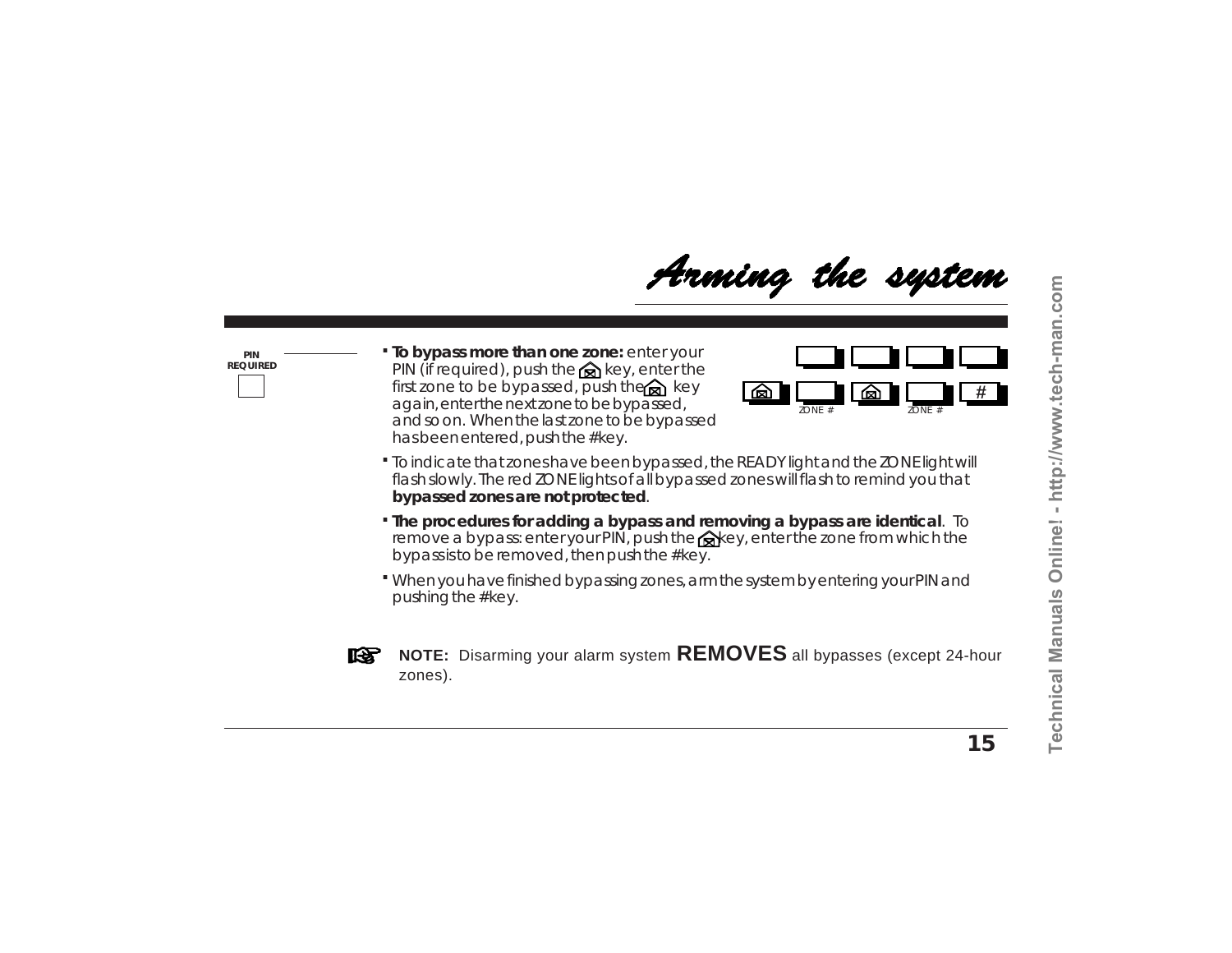

Your alarm system has been programmed for one of the following three arming types:

#### **OPTION INSTALLED**

### **GOOF-PROOF ARMING**

If any zone other than a 24-hour zone is faulted (open window, malfunctioning sensor, etc.), your system will not arm. You will not be able to arm the system until the faulted zone is cleared or manually bypassed.



### **FORCE ARMING**

Any zone (except for 24-hour zones) that is violated after the EXIT DELAY time has expired will be automatically bypassed until the system is disarmed. **Warning: bypassed zones are not protected**.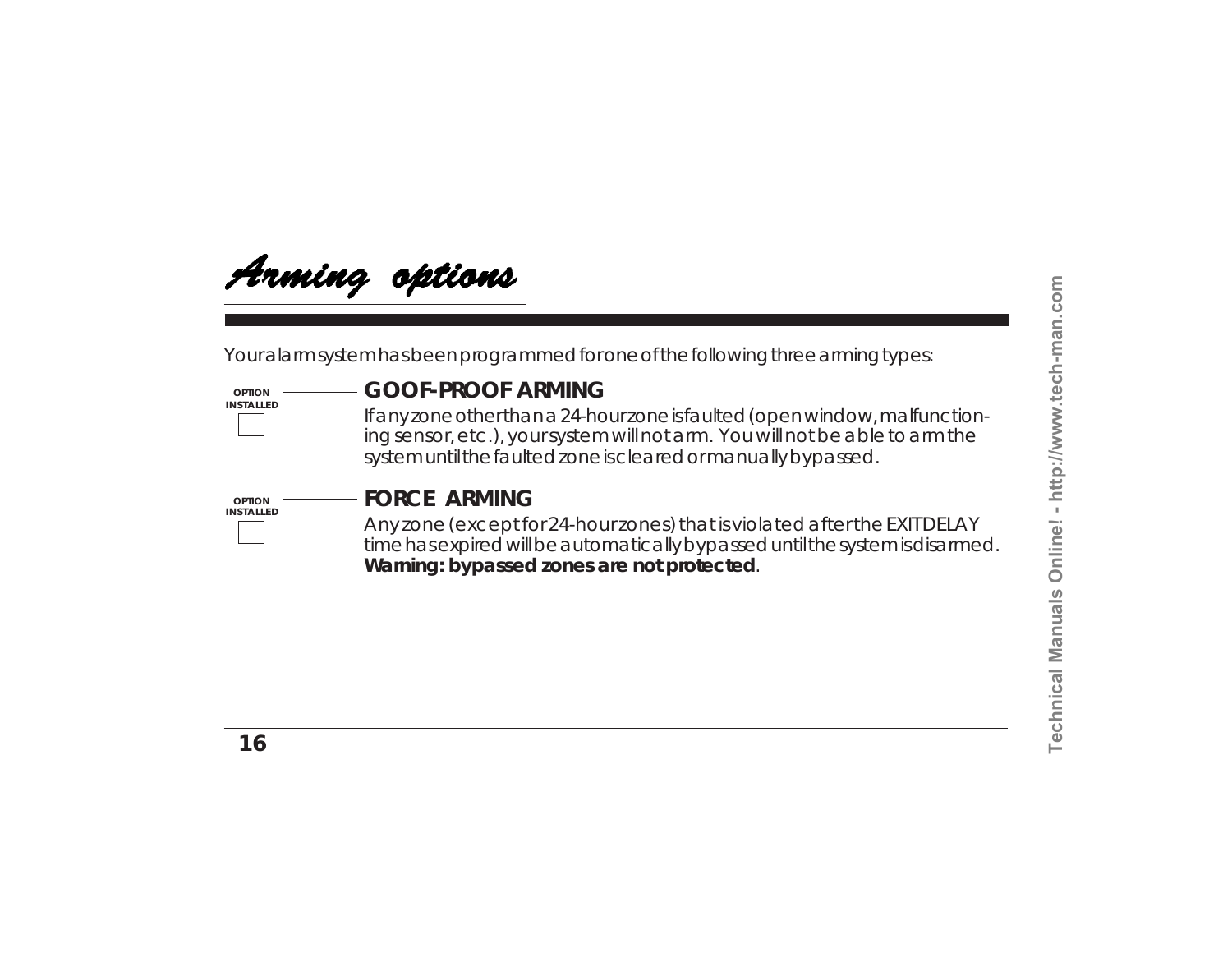Arming options

### **OPTION INSTALLED**

## **CHIRP ALERT**

The system will arm even if delay zones are faulted at the time of arming. If a zone is still faulted when the EXIT DELAY time expires, the bell/siren will begin to chirp. The chirping will continue for the duration of the ENTRY DELAY time. You must re-enter the premises and disarm the system before the ENTRY DELAY time expires or an alarm will occur.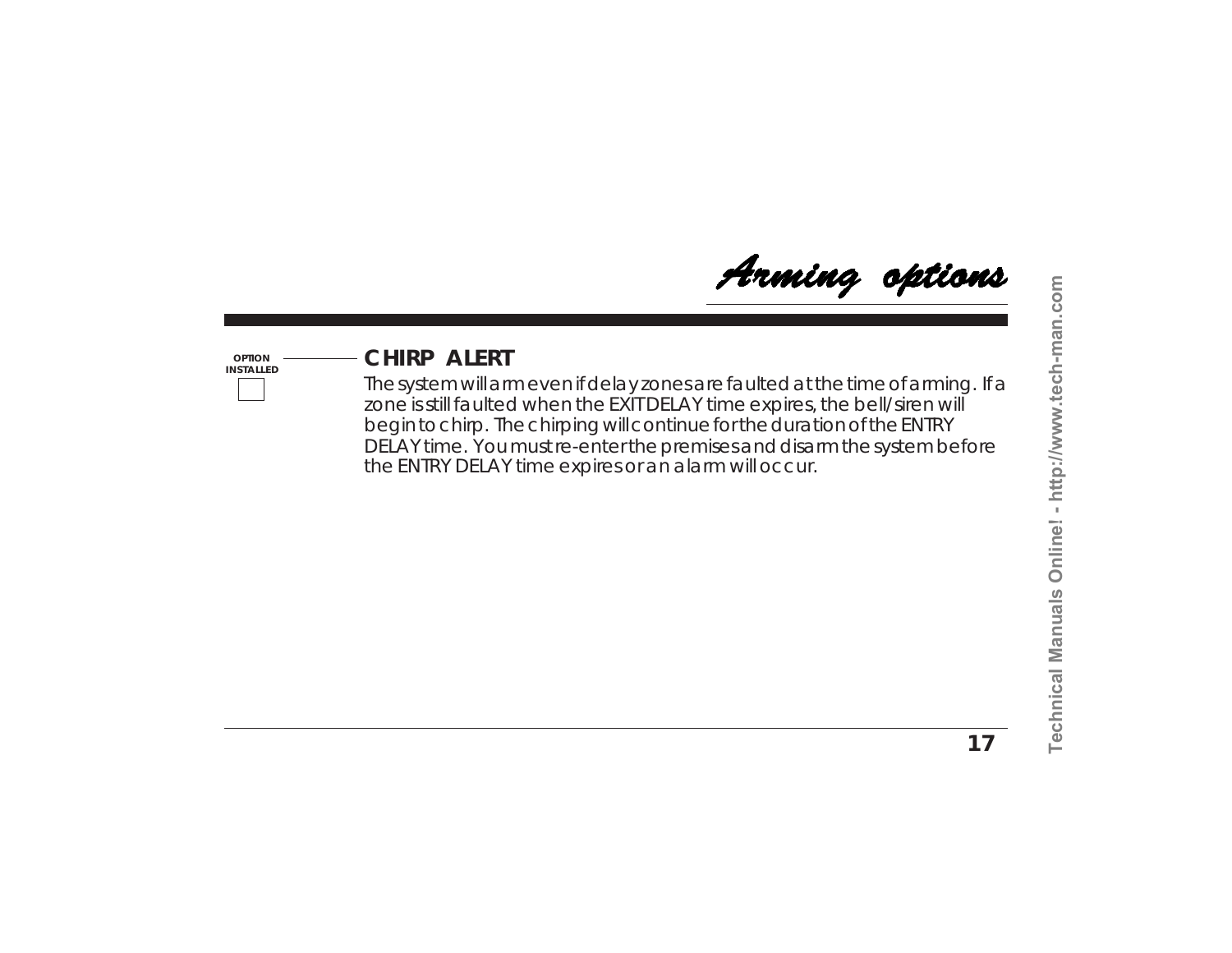**#**



### **TO DISARM THE SYSTEM:**



If the ARM light does not go off, wait for the keypad to beep five times, then enter your **.** PIN again.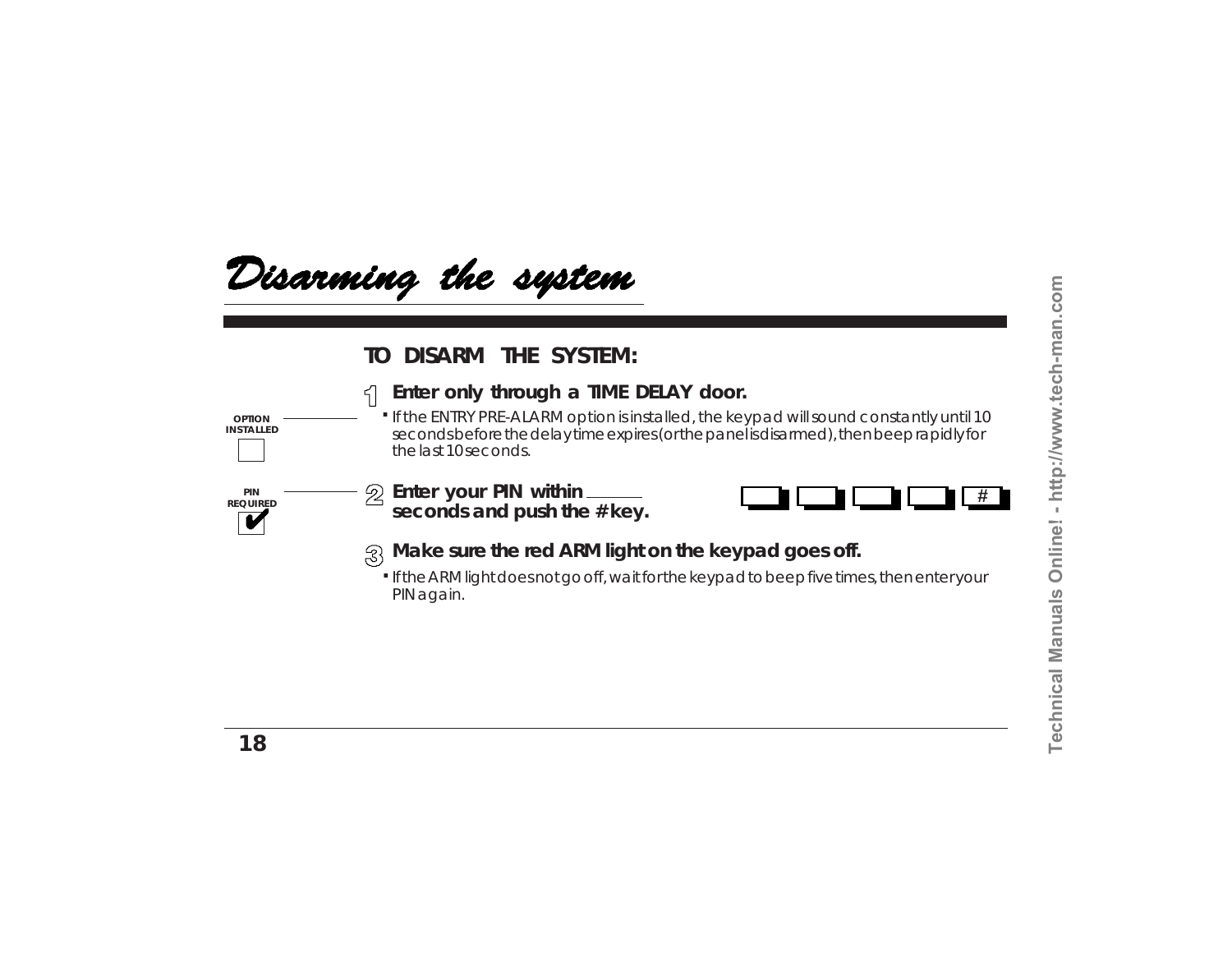After an alarm

### **AFTER AN ALARM OCCURS:**

**PIN REQUIRED**

### **Enter your PIN and push the # key.**

- This will silence the siren/bell and disarm the system. **.**
- The red ZONE lights on the keypad will flash to help you remember **.** where the violations occurred.
- **If this is a false alarm and no emergency response is needed, call** 22 **our central station IMMEDIATELY at <b><sup>th</sup> cancel the alarm.**
	- Write down the number of the triggered zones to help us service you. **.**
- **Clear the alarm memory and red ZONE lights** by pushing the  $\star\,$  key, entering the digit "1", **then pushing the # key.**



**#**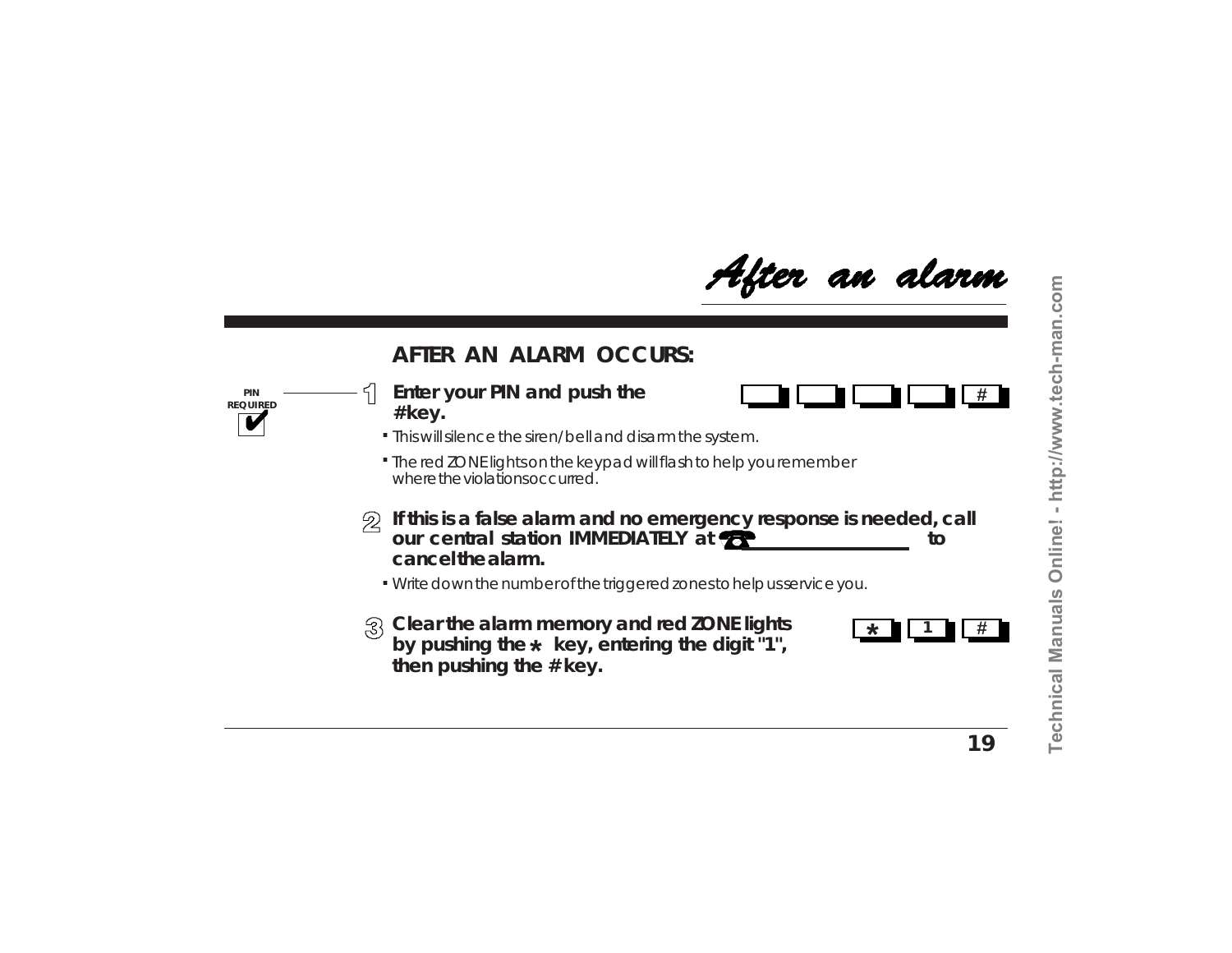**Technical Manuals Online! - http://www.tech-man.com**

Technical Manuals Online! - http://www.tech-man.com



|  | <b>24-HOUR MONITORING</b> |
|--|---------------------------|
|--|---------------------------|

With this option installed, your alarm system will transmit alarm signals to our central station.



**OPTION INSTALLED**

## **EMERGENCY KEY**

Holding the  $\triangle$ key down for three seconds will trigger an alarm. The keypad will beep twice to confirm the alarm condition.



**NOTE:** The System 238 and System 2316 have not been investigated by Underwriters Laboratories for compliance with UL1637, Home Health Care Signalling Equipment.

**OPTION INSTALLED** **FIRE KEY**

When this option is installed, holding down the  $\mathcal{N}$  key for three seconds will trigger an alarm. The keypad will beep twice to confirm the alarm condition.

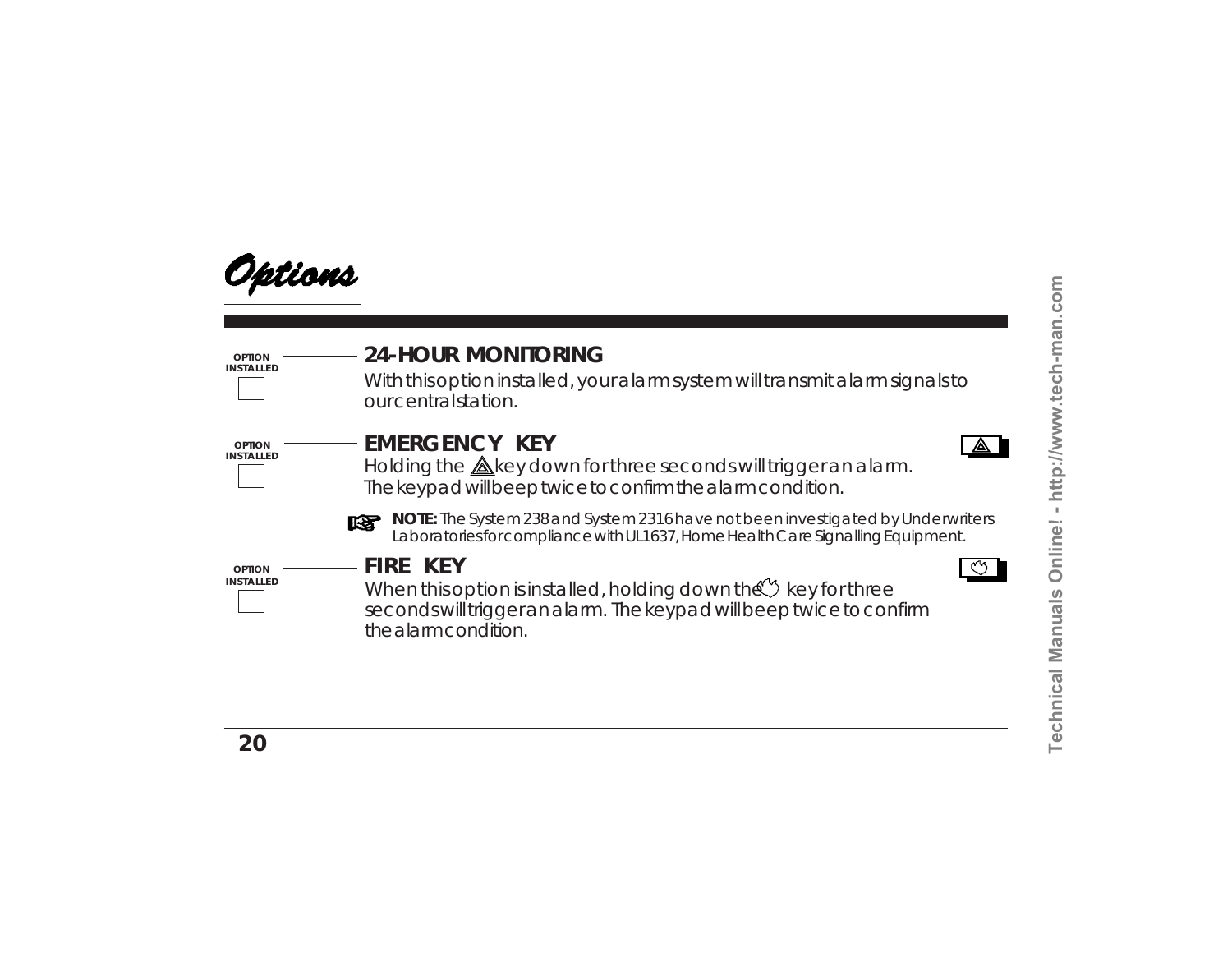

#### **OPTION INSTALLED**

### **POLICE/PANIC KEY**

When this option is installed, holding down the  $\widetilde{\hspace{0.1cm}}$  key for three seconds will trigger an alarm. The keypad will beep twice to confirm the alarm condition.



## **DURESS ALARM** (238 and 2316 ONLY)

Should an intruder force you to turn your security system off or on, you can send a silent DURESS signal to our central station by adding or subtracting "1" from the last digit of your PIN. For example, if your PIN is 1-2-3-4, entering 1-2-3-**3** OR 1-2-3-**5** will trigger a silent alarm. Your system will appear to be operating normally. There will be no indication of an alarm condition.

- If your PIN ends with a "0", entering "9" or "1" instead of the "0" will trigger a DURESS signal.
- $\cdot$  If your PIN ends with a "9", entering "8" or "0" instead of the "9" will trigger  $\varepsilon$ DURESS signal.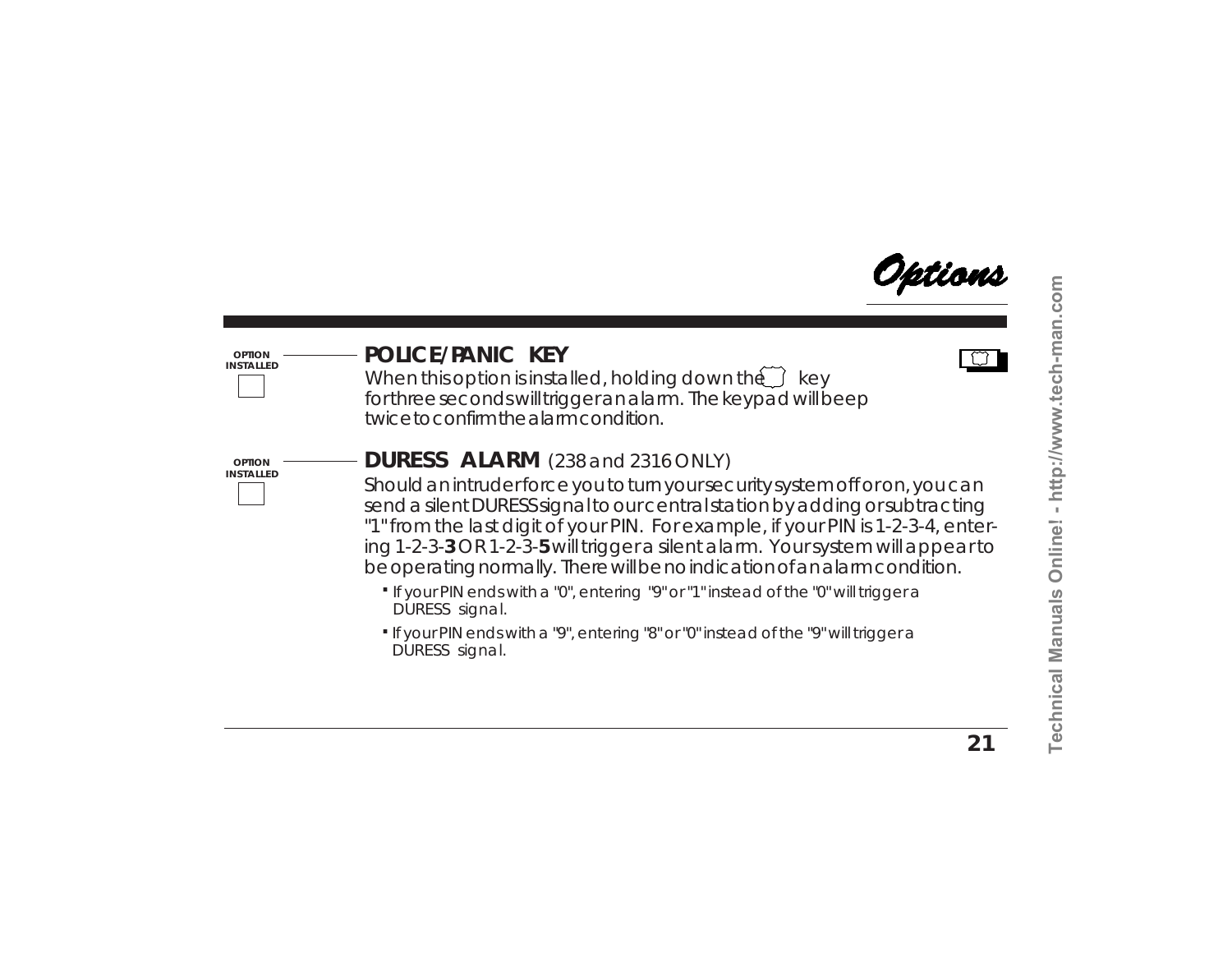

**OPTION**

# **DURESS ALARM INSTALLED** (238i and 2316i ONLY)

Should an intruder force you to turn your security system off or on, you can send a silent DURESS signal to our central station by entering **User Code 7**  a code designed exclusively for a DURESS signal. Your system will appear to be operating normally. There is no indication of an alarm condition.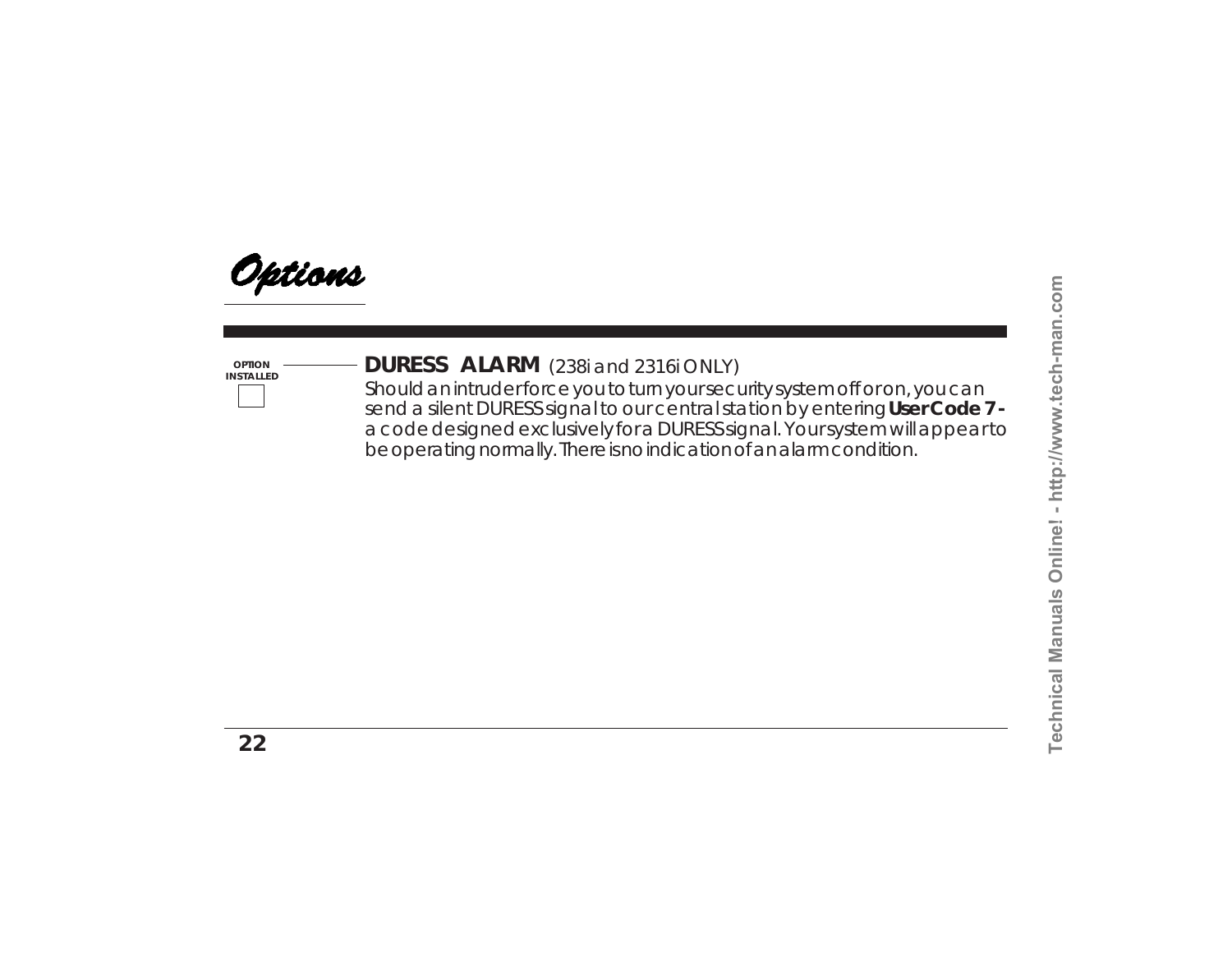

#### **OPTION INSTALLED**

## **GUEST COMBINATION**

The SYSTEM 238 can store up to 8 PINs, and the SYSTEM 2316 can store up to 32 PINs. In both systems, PIN #8 can be programmed as a GUEST COMBINATION that will only be valid for a specified number of successive days. The countdown of days begins the first time the GUEST COMBINATION is used.

**NUMBER OF DAYS GUEST COMBINATION IS VALID**

Once the time expires, the GUEST COMBINATION will have to be reprogrammed before **.** it can be used again.



# **RING BACK AFTER CLOSING**

When this option is installed, the bell/siren will sound for two seconds after the system is armed.

If your system is programmed to send closing reports to a monitoring station, ring back **.** occurs after the signal is sent and acknowledged; otherwise, ring back occurs when the exit delay expires.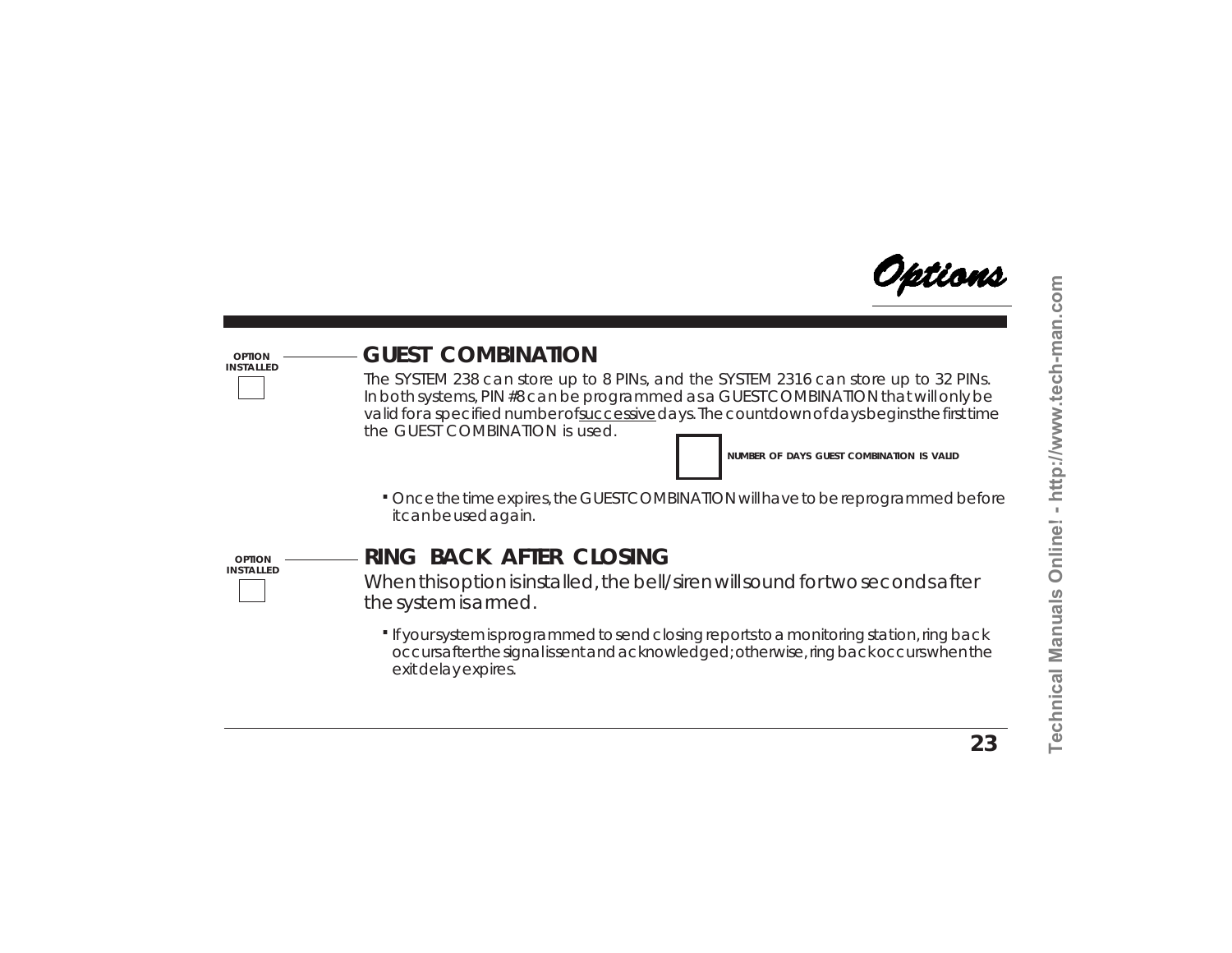

## **CHANGING A SYSTEM 238 AND 238i USER PIN**

User 1 can use his Master PIN to change the PINs of Users 1 - 8.

**MASTER PIN REQUIRED**

- **\* key, enter the digit "0", then push the # key. Enter your Master PIN, push the**
- **.** The READY, ARMED and SERVICE lights will flash slowly to indicate programming mode.
- **Enter the new PIN and push the # key.**





**.** The new PIN can be from two to five digits long, **but must start with the same first digit as the old PIN**.

### **Enter the new PIN again and push the # key.**



If the new PIN is accepted, the keypad will beep twice. If you make a mistake while programming, or if the system rejects the new PIN, the keypad will beep five times.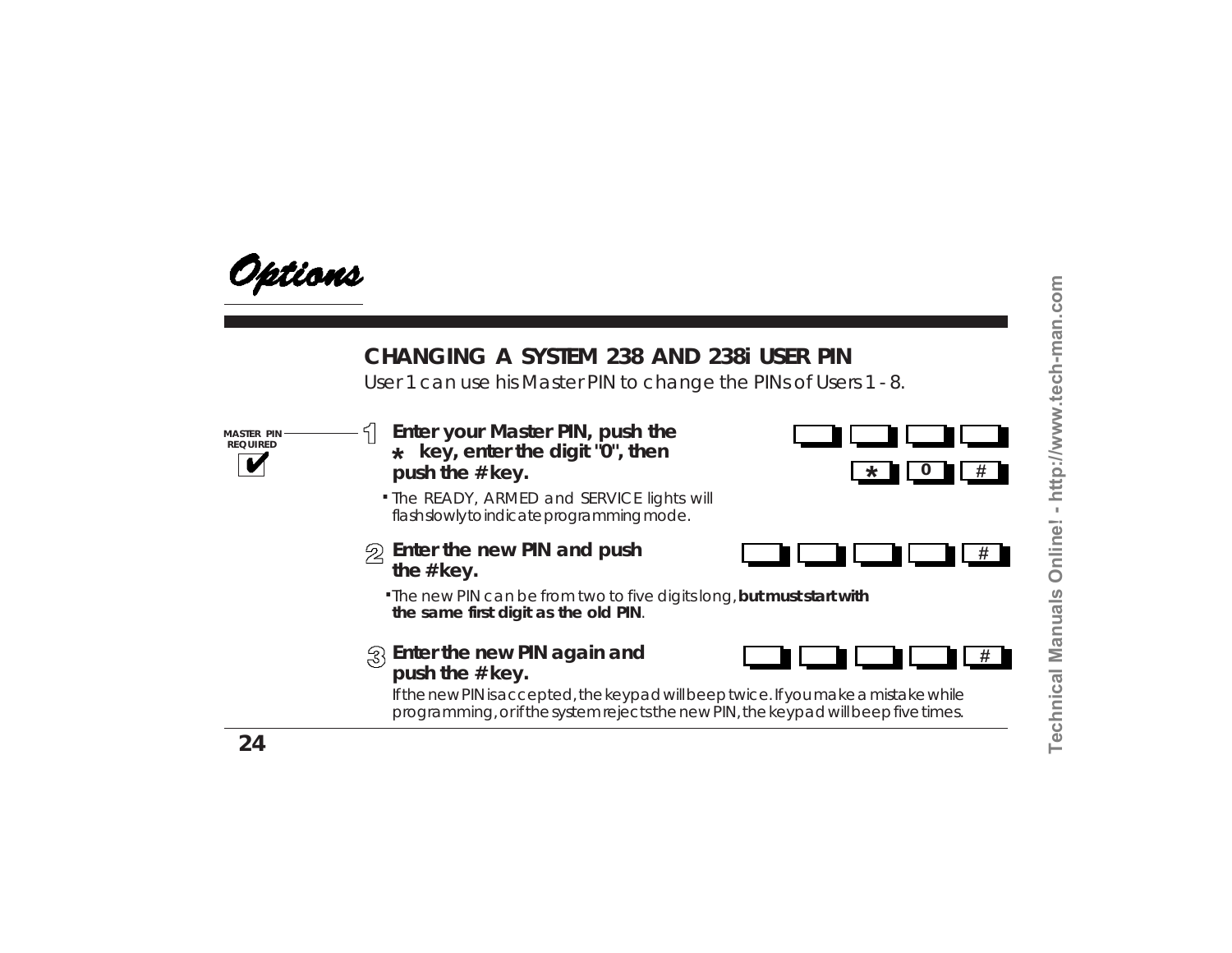<u>Options</u>

### **Exit the programming mode by pushing the key, then the # key. \***



#### **Make sure the new PIN works.** 尽

After leaving the programming mode, Arm and Disarm your system to ensure that the new PIN functions properly.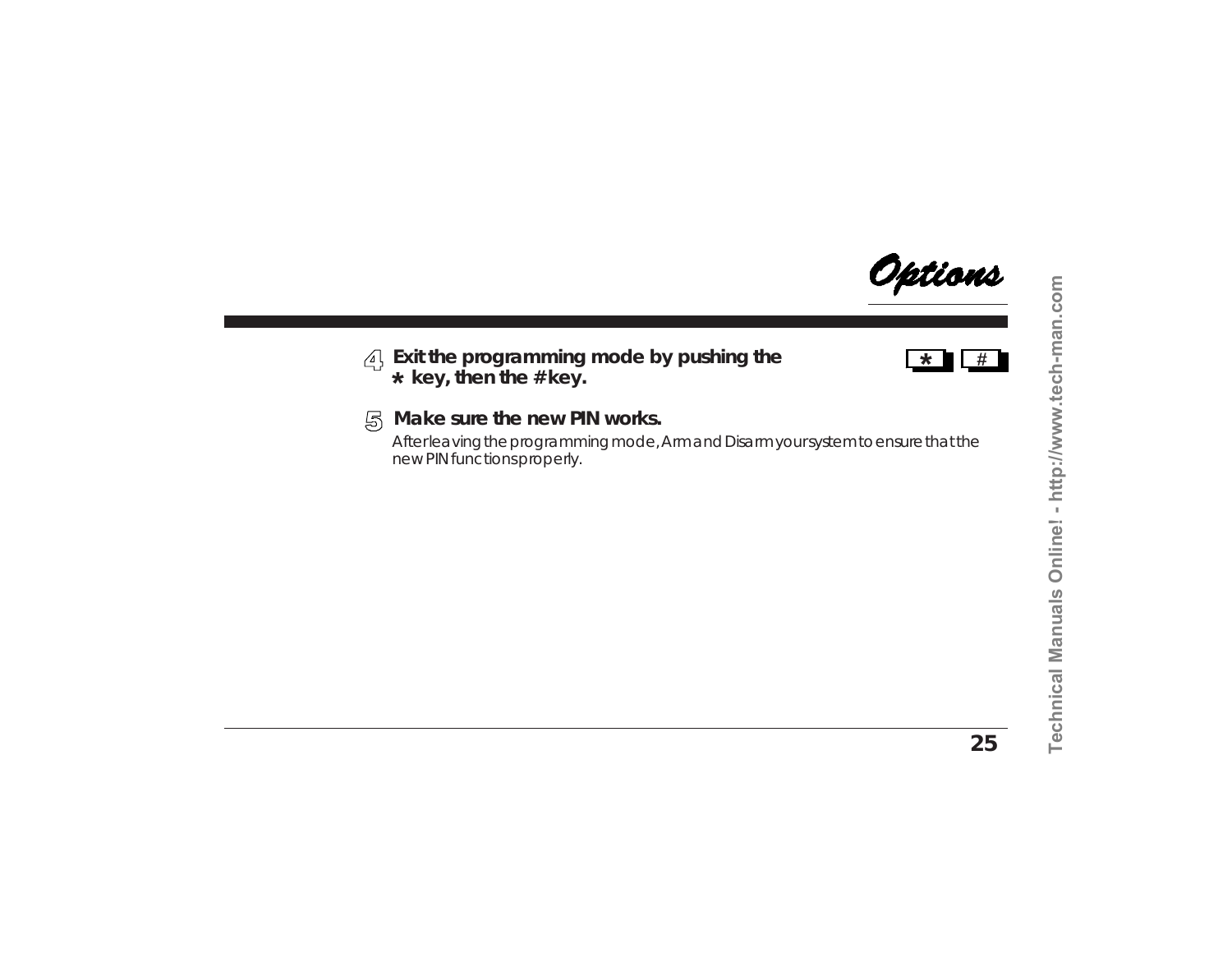

# **DELETING A USER PIN - SYSTEM 238 AND 238i**

User 1 can use his Master PIN to delete the PINs of Users 2 - 8.

**MASTER PIN REQUIRED**

- **Enter your Master PIN, push the key, enter the digit "0", then \*push the ENTER key.**  $\begin{array}{|c|c|c|c|}\hline \ast & \bullet & \bullet & \bullet\ \hline \end{array}$
- The READY, ARMED and SERVICE lights will **.** flash slowly to indicate programming mode.
- **Enter the User number (2 8) you wish to**  $\mathfrak{D}$ **delete, and push the # key.**
- **Enter the User number you wish to delete** 3 **(again), and push the # key.**
- **Exit the programming mode by pushing the key, then the # key. \***





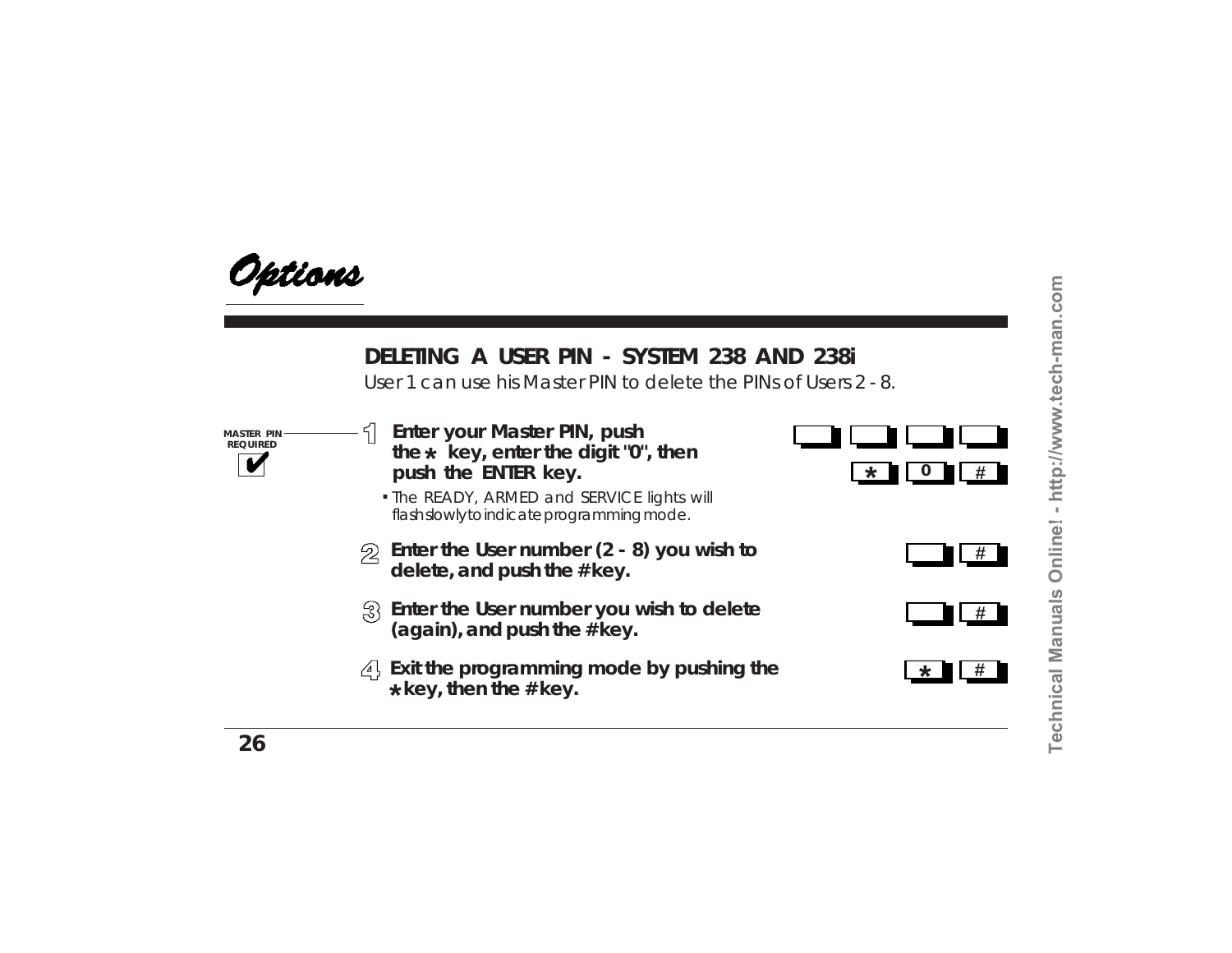Iptions

# **CHANGING A SYSTEM 2316 AND 2316i USER PIN**

User #1 can use the Master PIN to change the PINs of Users 1 - 32 (See Below).

**MASTER PIN REQUIRED**

- **Enter your Master PIN, push the key, enter the digit "0", then \*push the # key.**
- The READY, ARMED and SERVICE lights will **.** flash slowly to indicate programming mode.
- **Enter the User number (1 32) and push** 2 **the # key.**



- **Enter the new PIN and push the # key.**
	- The new PIN can be from two to five digits long. **.**

**NOTE:** On System 2316i, User Code #32 is reserved for special functions using the Optional Relay Output Module.



**\***\* 10 **#**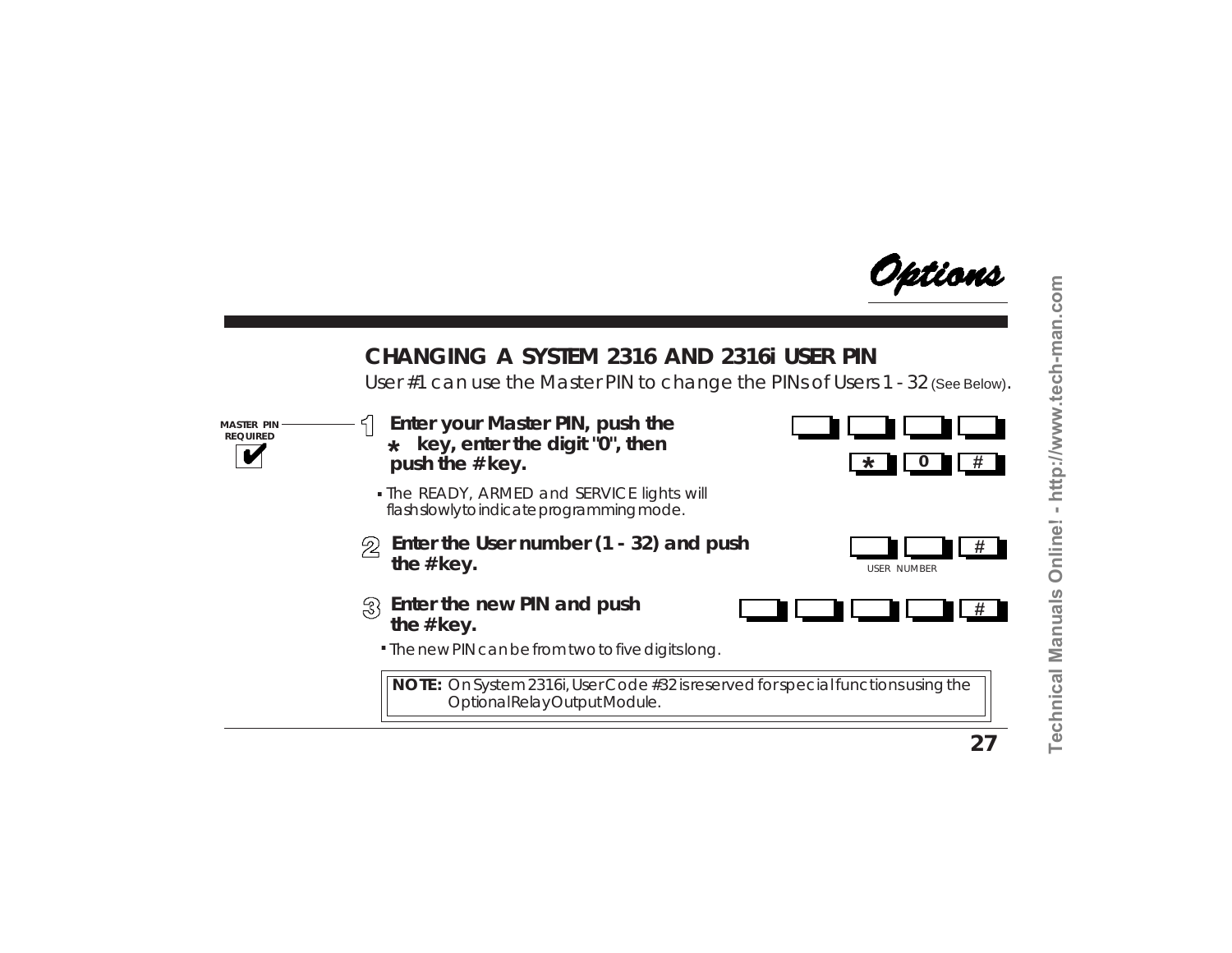

### **Enter the new PIN again and push the # key.**



If the new PIN is accepted, the keypad will beep twice. If you make a mistake while programming, or if the system rejects the new PIN, the keypad will beep five times.

**Exit the programming mode by pushing the** 曷  **key, then the # key. \***



#### **Make sure the new PIN works.** க

After leaving the programming mode, Arm and Disarm your system to ensure that the new PIN functions properly.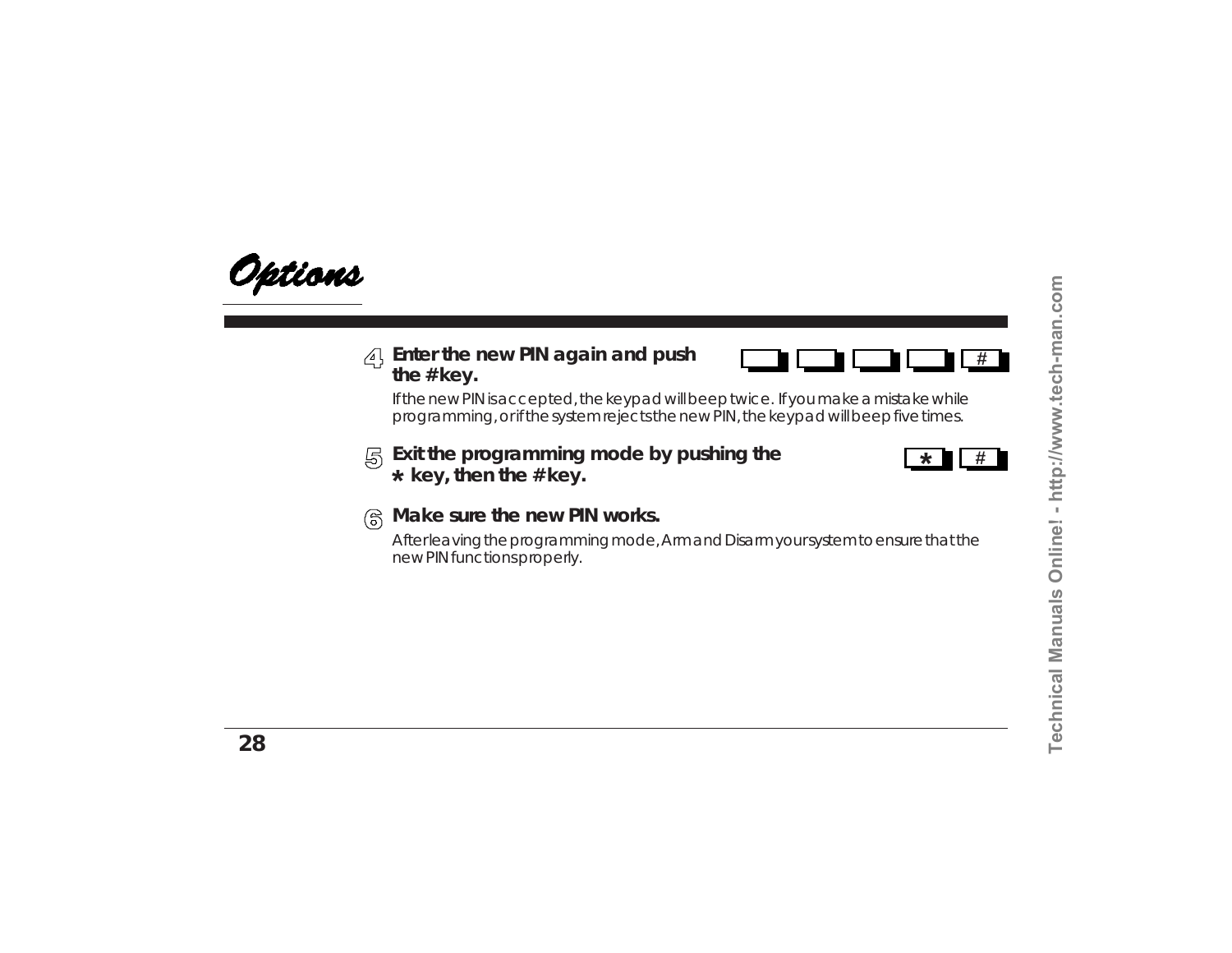Iptions

# **DELETING A USER PIN - SYSTEM 2316 AND 2316i**

User 1 can use his Master PIN to delete the PINs of Users 2 - 32 (See Note pg. 27).

**MASTER PIN REQUIRED**

- **Enter your Master PIN, push the \*key, enter the digit "0", then push the # key.**
- **.** The READY, ARMED and SERVICE lights will flash slowly to indicate programming mode.
- **Enter the User number and push the # key.** 2
- $\{3\}$  Enter zero and push the # key.
- **Enter zero (again) and push the # key.**
- 尽 **Exit the programming mode by pushing the key, then the # key. \***









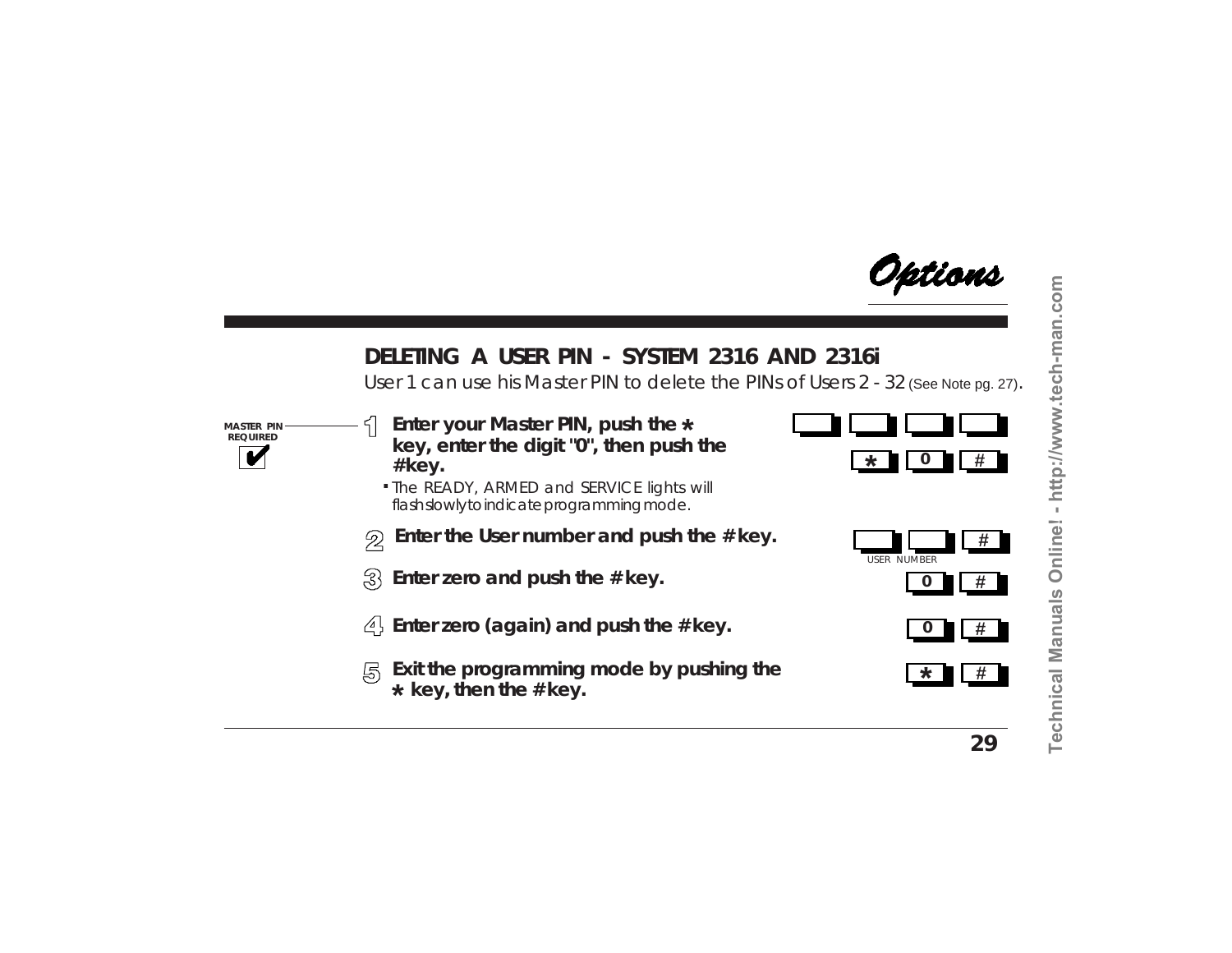

**OPTION INSTALLED**

# **RESETTING SMOKE DETECTORS**

When a smoke detector is triggered, the red ZONE light of the zone where it's located will come on, and the bell/siren will sound.

**Before you do anything else, evacuate the building. Don't go back inside until you're sure it's safe.**

When it's safe to do so, you can reset the smoke detectors by doing the following:

Push the  $\star$  key, enter the digit "6", **the digit "2", and push the # key. <sup>6</sup> <sup>2</sup> #**

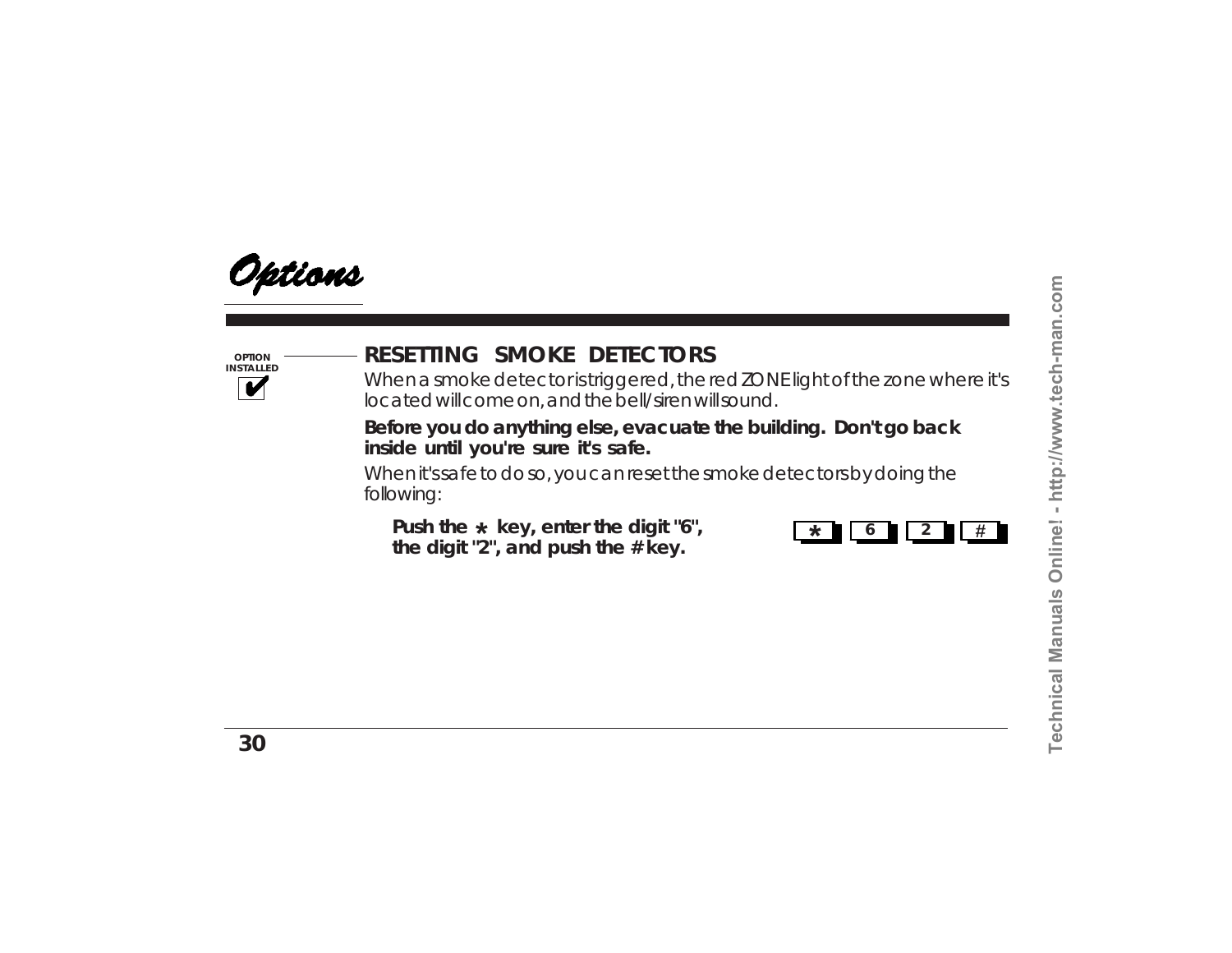Iptions

### **OPTION INSTALLED**

# **DOOR CHIME**

When this option is installed, the keypad will beep for two seconds each time a designated zone is faulted.

To turn the Door Chime on and off:

**Push the key, enter the digit "5", \*then push the # key.**



**OPTION INSTALLED**

# **STANDBY BATTERY**

Should there be a loss of AC power, the green POWER light on the keypad will go out, and your alarm system will switch to its standby battery. If an AC power failure lasts for more than 15 minutes, the yellow SERVICE light on the keypad will come on.

**. The standby battery should be replaced every four to six years** with a rechargeable 12 volt, 6.5 Ah, sealed lead-acid battery (such as C&K Model 1265).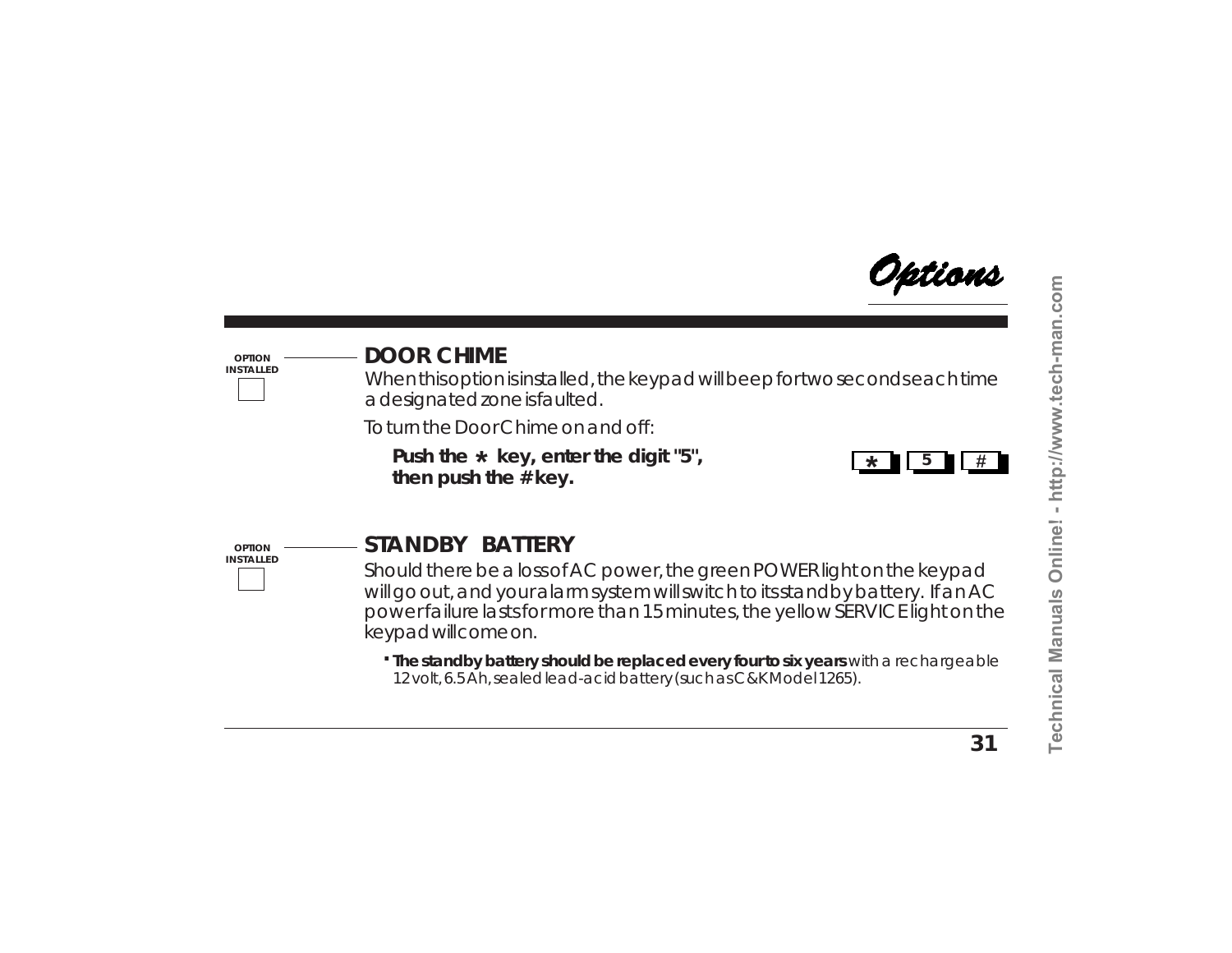

### **LOCAL SYSTEM TEST**

This option allows on-site testing of each zone in your system.

To initiate the LOCAL SYSTEM TEST:

**PIN REQUIRED** **Enter your PIN (if required), push the key, enter the digit "6", \*the digit "0", then push the # key.**



- Once the keypad lights go out, the system **.** will be ready for testing. Walk through the areas protected by motion sensors; open and close protected doors and windows. Each time a zone is faulted, its corresponding red ZONE light on the keypad will begin flashing, and the keypad will chime.
- To exit the system test, push any key. **.**



**WARNING:** Your alarm system will not report alarms during the LOCAL SYSTEM TEST.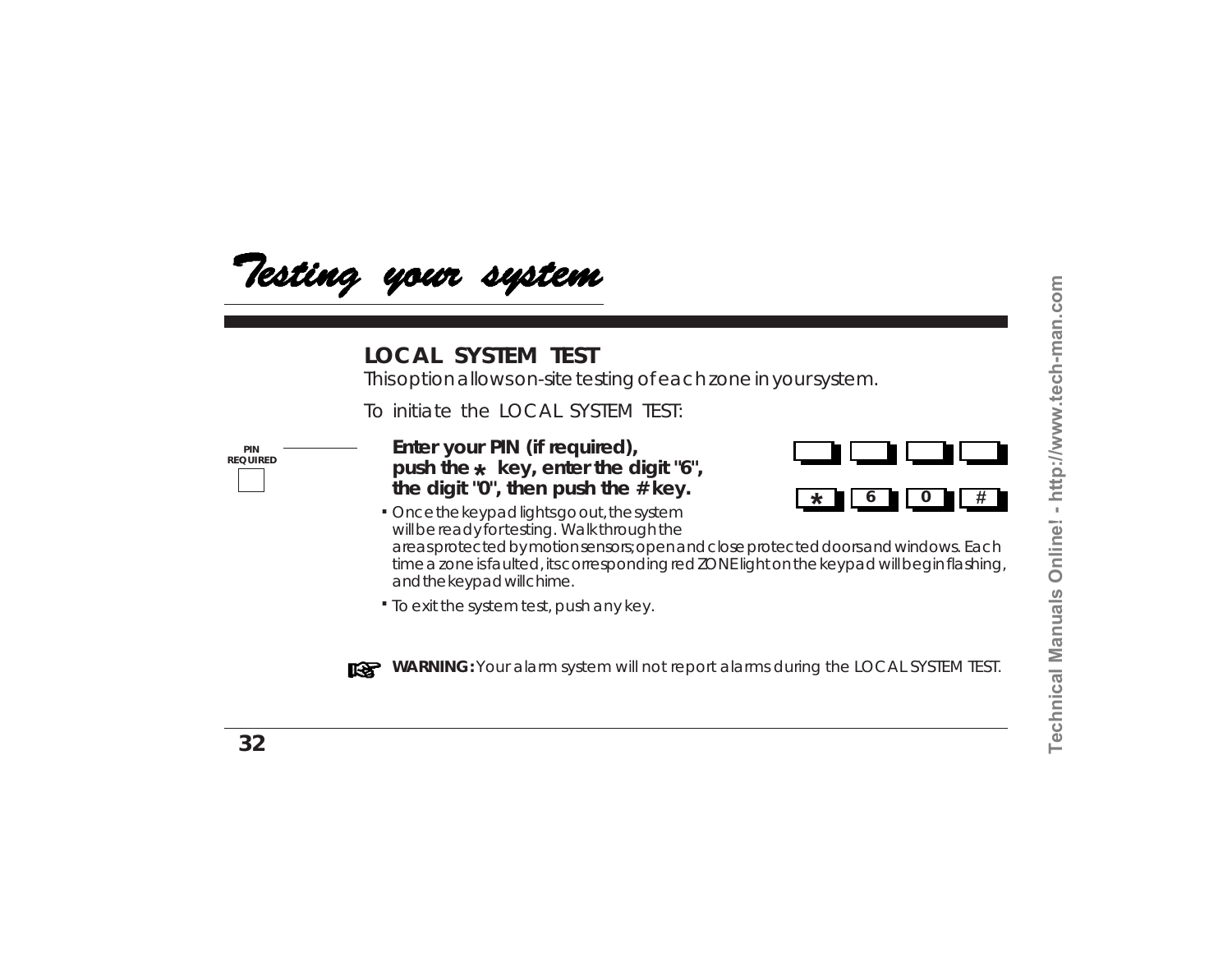# Testing your system

| <b>OPTION</b><br><b>INSTALLED</b> | STANDBY BATTERY TEST<br>Your alarm system can be programmed to automatically test its stand by<br>battery every 24 hours. During the test, AC power is turned off in order to<br>monitor the battery underload. |
|-----------------------------------|-----------------------------------------------------------------------------------------------------------------------------------------------------------------------------------------------------------------|
|                                   | . To manually test the standby battery, push the *<br>$\ast$<br>key, enter the digit "6", the digit "4", then push<br>the # key.                                                                                |
|                                   | · The standby battery test takes 2 minutes. During the test, the green AC light will be off.                                                                                                                    |
| <b>OPTION</b>                     | · If the battery is okay, the keypad will beep twice.<br>If the battery is low or dead, the POWER light will flash slowly, the SERVICE light will be<br>onsteady, and the keypad will beep five times.          |
| <b>INSTALLED</b>                  | <b>BELL/SIREN TEST</b>                                                                                                                                                                                          |
| PIN<br><b>REQUIRED</b>            | To test the bells/sirens in your security system:<br>大<br>Enter your PIN (if required), push the $*$ key,<br>enter the digit " $6$ ", the digit " $3$ ", then push the $\#$ key.                                |
|                                   | • The bell/siren and keypads will sound for 3 seconds.                                                                                                                                                          |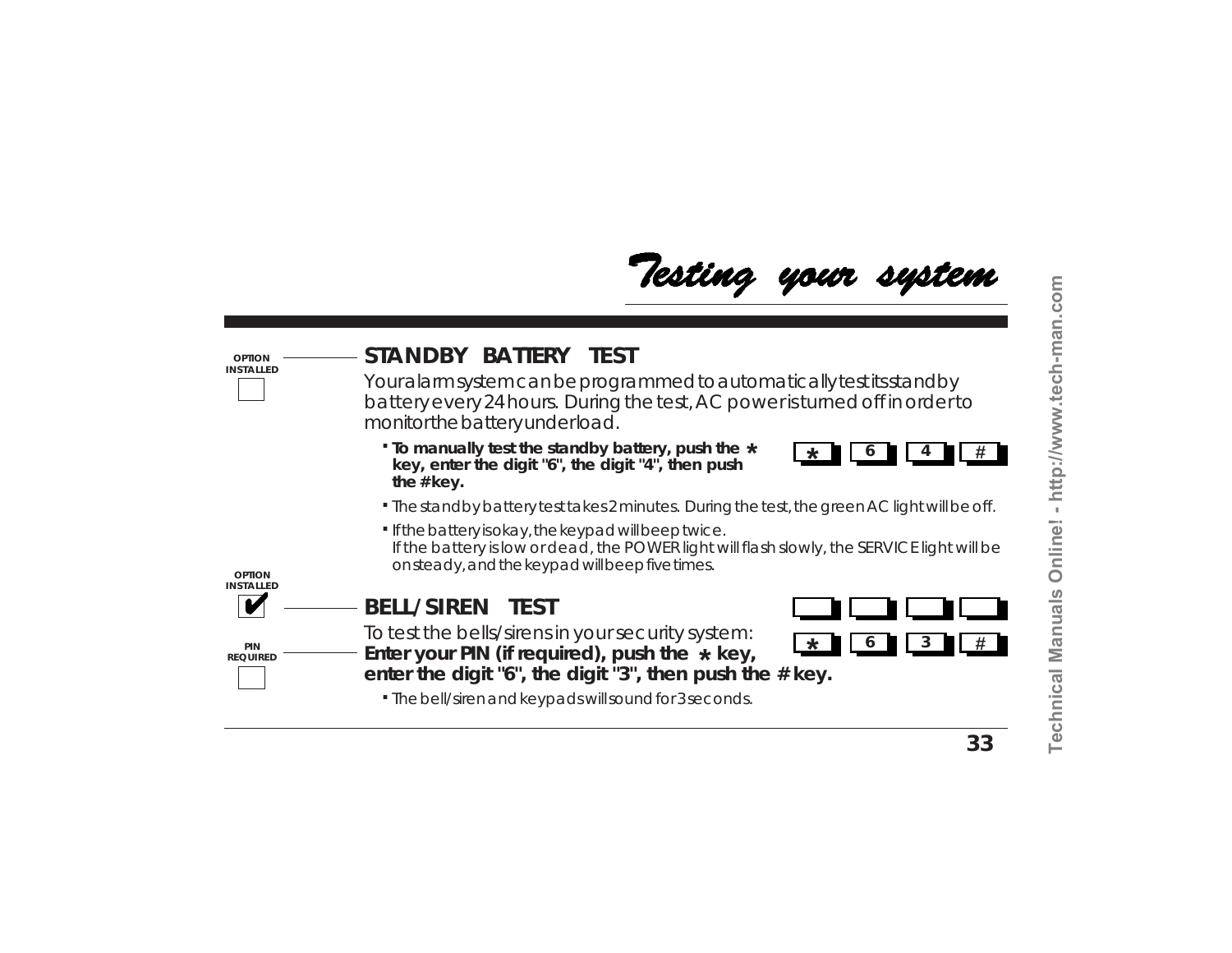

### **CENTRAL STATION TEST**

This option tests the reporting capability of your system by sending a test message to the central station. Weekends are the best time for the CENTRAL STATION TEST. To schedule one, call our central station at:

# **CENTRAL STATION**

To initiate the CENTRAL STATION TEST:

**PIN REQUIRED**

**OPTION INSTALLED**

- **Enter your PIN (if required), push the key, enter the digit "6", \*the digit "1", then push the # key.**
- If the test message was successfully transmitted to **.** the central station, the keypad will beep twice.



If the test message was not successfully transmitted to the central station, the **.** keypad will beep five times, and the SERVICE light will flash rapidly. Call our Service Department for assistance.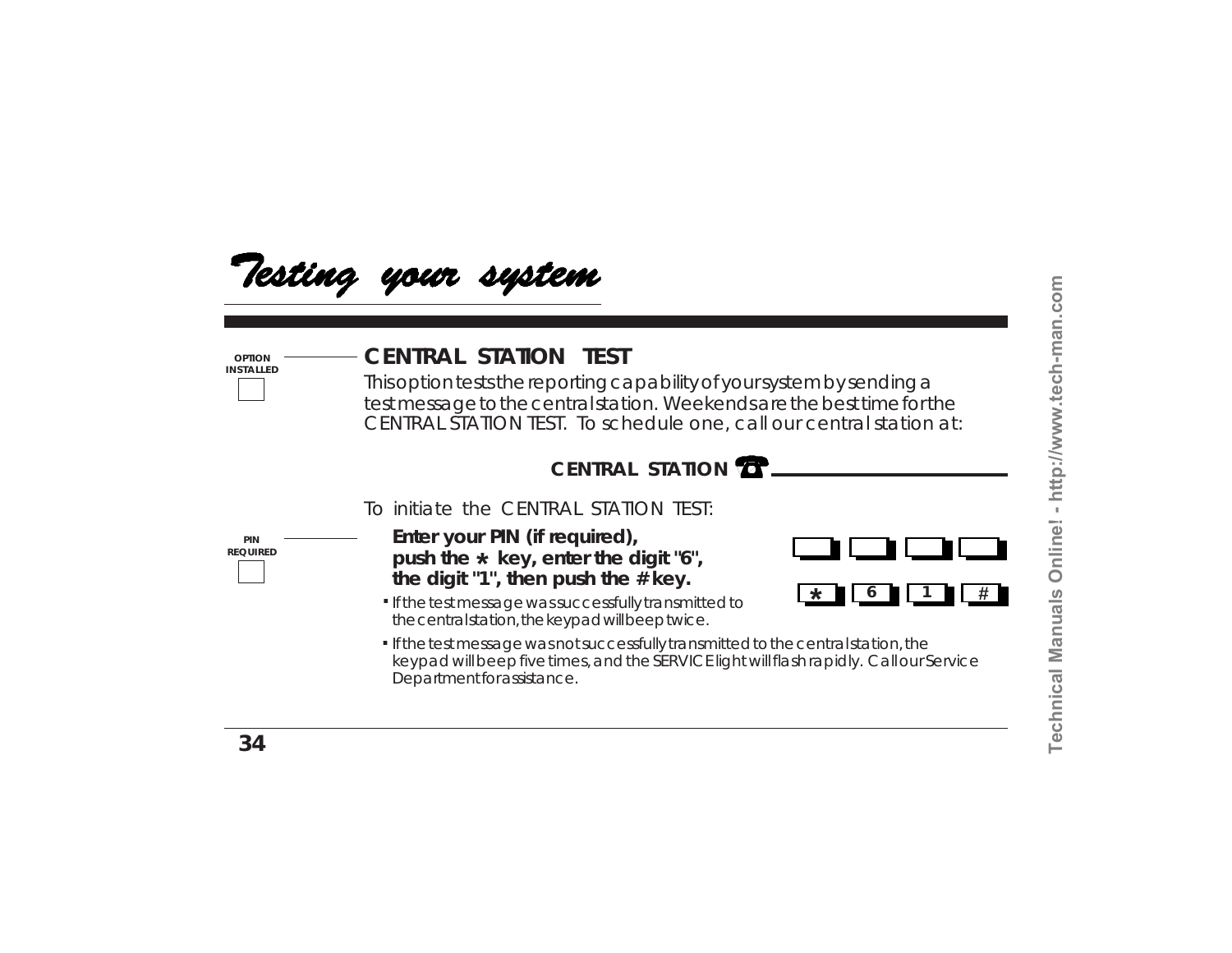Telephone trouble

## **IF YOU HAVE TELEPHONE TROUBLE:**

First, unplug the control panel from its telephone jack to determine if the alarm system is causing the trouble.

The phone jack is located .

If the trouble goes away when you unplug the control, callus for service. If you still have telephone trouble after unplugging the alarm system, plug the system back in, then call your **telephone company**.



**NOTE:** If your telephone system is serviced, make sure to test your alarm system to insure that it has not been disconnected from the telephone network.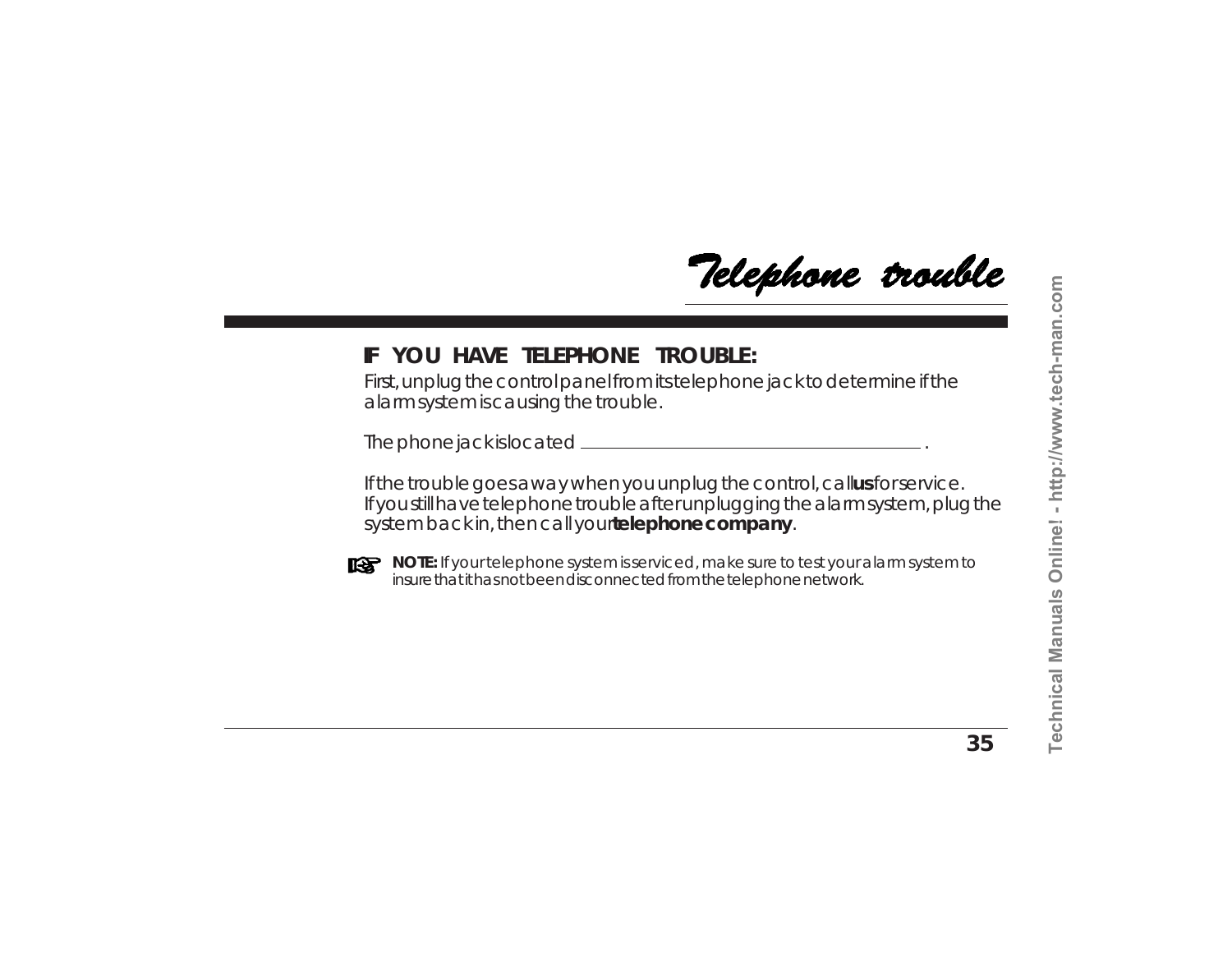# Smoke detector placement

We subscribe to the recommendations for the number and placement of smoke and/or heat detectors found in the National Fire Protection Association's *Standard #72, Chapter 2* (N.F.P.A. Batterymarch Park, Quincy, MA 02269). For the best early warning, fire detection devices should be installed in all rooms and areas of the premises. A smoke detector should be installed in each separate sleeping area, in the vicinity of bedrooms. (In new construction, a smoke detector shall be installed in each seperate sleeping room.) Heat or smoke detectors should be installed in living rooms, closets, utility and storage rooms, basements, and attached garages.

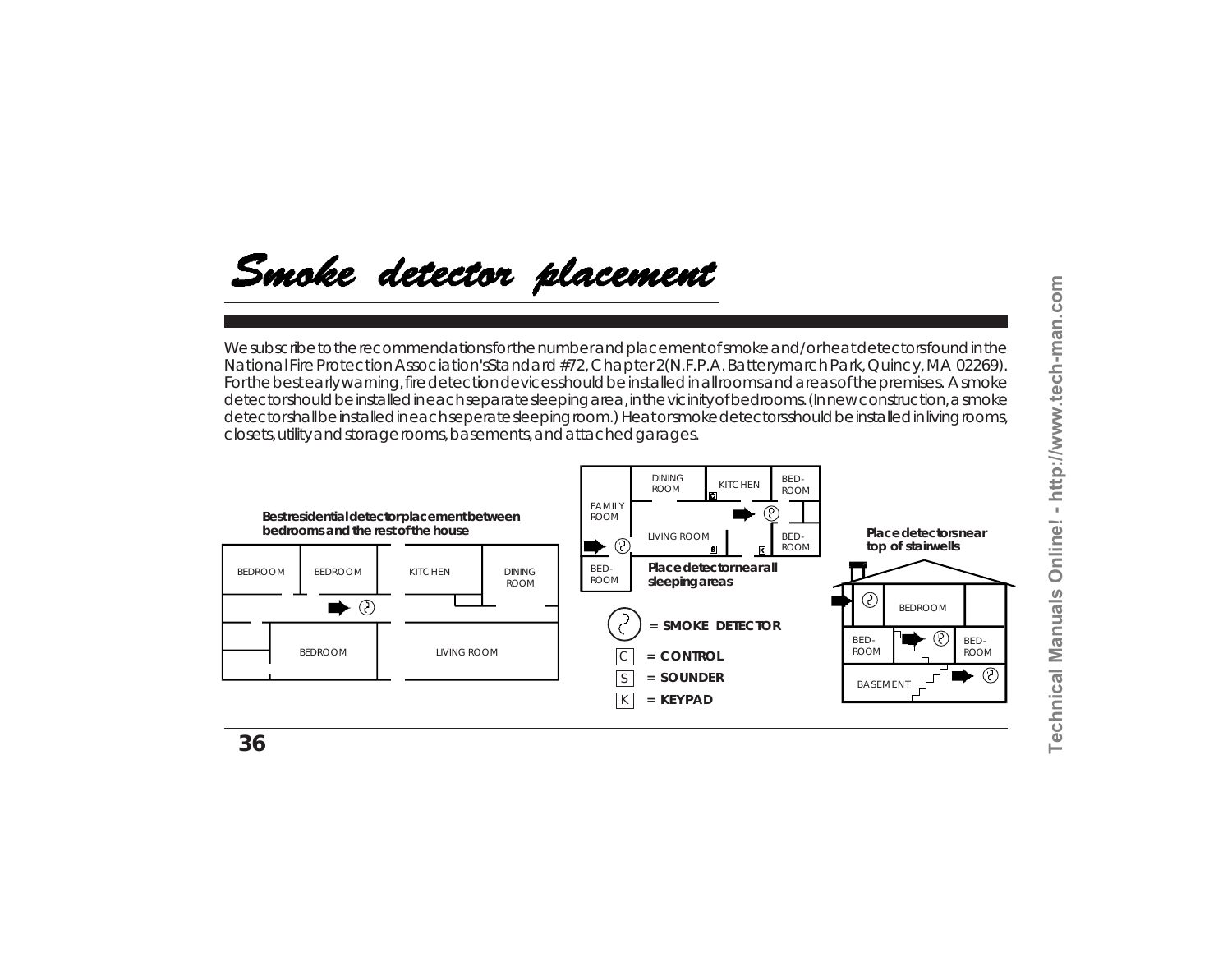

Every household should establish and regularly practice an escape plan in the event of a fire. The following steps, recommended by the National Fire Protection Association, can be used as a guide in developing your own emergency plan.

- **. .** Plan on your detector or alarm system sounders waking all occupants.
- **.** Determine two means of escape from each room, especially the bedrooms, since most fires occur at night when everyone is asleep. One escape path should lead to a door that permits normal exit from the house. The other may be an easily opened window (used if the primary escape path is blocked).
- **.** Sketch a floor plan, showing doors, windows, stairs, and rooftops that can be used for escape. Indicate escape routes for each room (see examples below). Post copies of the sketch in each room. Remember to keep all escape routes free from obstruction.
- **Keep all bedroom doors shut while the occupants are asleep.** This will prevent deadly smoke from entering the rooms while you escape.



- Establish a meeting place outdoors, away from the house, where everyone can gather and account for those missing. Choose someone to notify the authorities. Choose someone to ensure that nobody returns to the house. **Many die going back inside**.
- Escape quickly. But don't panic. **.**
- Before you open a door, check to see if it's hot. If it is hot, don't **.** open it. Use an alternate escape route. Even if the door is cool, use your shoulder to open it cautiously. Be ready to slam it closed if heat or smoke rushes in.
- When moving through a smoky area, stay as close to the floor as **.** possible. Crawl and hold your breath.

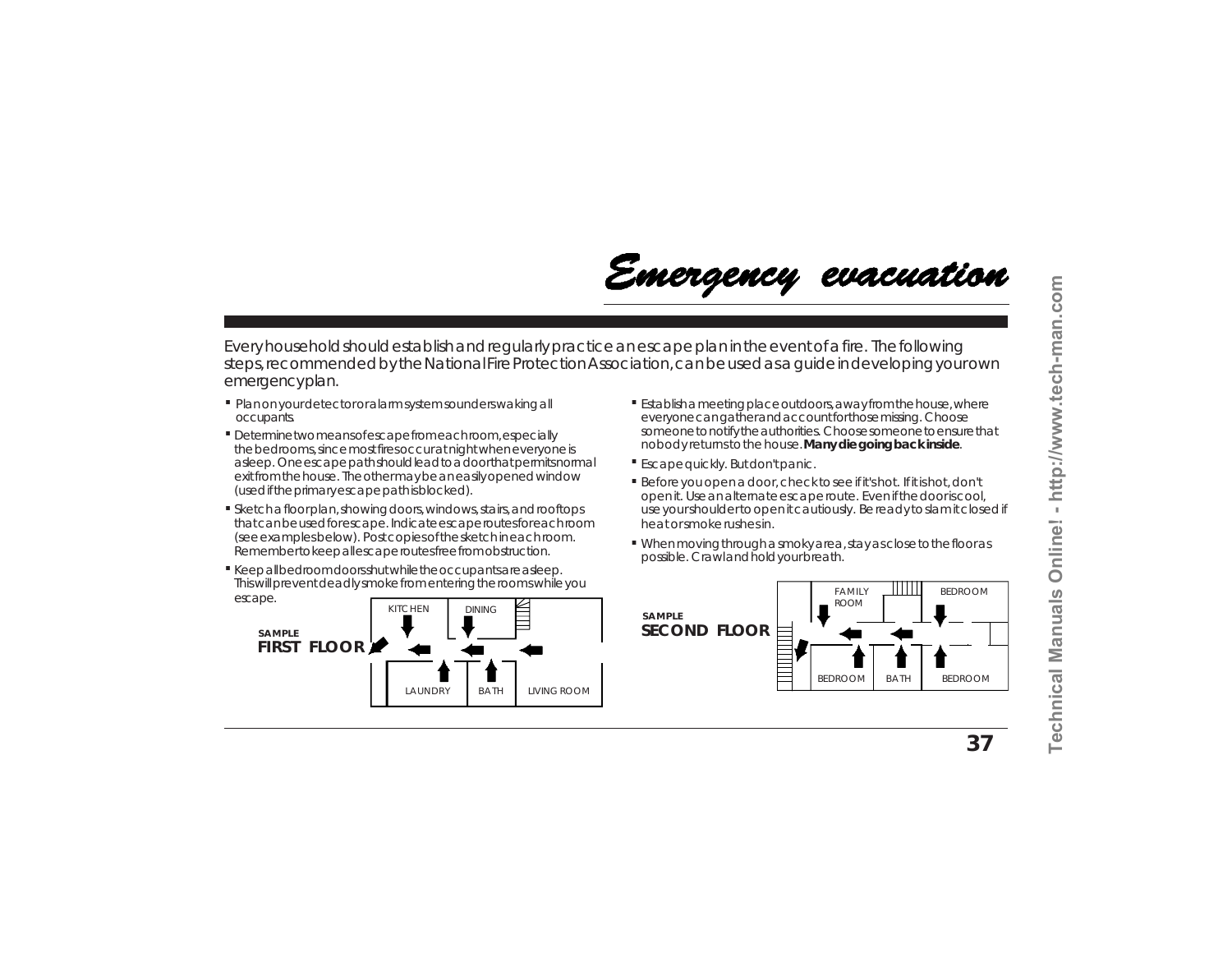

#### **ALARM**

A condition that occurs when the detection devices in a zone are triggered after the system is armed.

### **ALARM MEMORY**

Alarm conditions are stored in memory until cleared.

### **BYPASS**

To take a zone out of the circuit. Bypassing malfunctioning zones allows the rest of the system to be armed. Bypassing interior zones allows freedom of movement inside the premises, while leaving outer zones armed. Bypassed zones are not protected.

#### **CENTRAL STATION**

The office that the alarm system calls when there is an alarm. Signals sent to the central station contain information about the nature of the alarm condition, allowing the dispatcher on duty to appropriately respond.

#### **ENTRY DELAY**

The time you have to enter the premises through a designated DELAY DOOR and disarm the panel (before an alarm occurs). The delay time is programmable from 10 seconds to 150 seconds. [NOTE: if this option is programmed for *Long Delay*, the delay will be doubled (from 20 to 300 seconds).]

### **EXIT DELAY**

Once the system is armed, the time you have to exit the premises through a DELAY DOOR (before an alarm occurs). The delay time is programmable from 10 seconds to 150 seconds.

### **FAULT**

A trouble condition that occurs when the detection devices in a zone are violated or malfunctioning while the system is disarmed.

#### **GRADE "A"**

System that provides supervision of the transmitter or initiating devices (i.e., detection devices and wiring).

### **PERSONAL IDENTIFICATION NUMBER (PIN)**

The combination used to arm and disarm the control panel, and to access any of the special functions that require a combination. PIN numbers can be from two to five digits long.

#### **ZONE**

One of the protected areas in your premises.

### **24-HOUR ZONE**

A zone that is always active, whether the system itself is armed or disarmed. FIRE, POLICE, and EMERGENCY zones are usually 24-hour zones. Alarm conditions on these zones are cleared by entering a valid PIN number.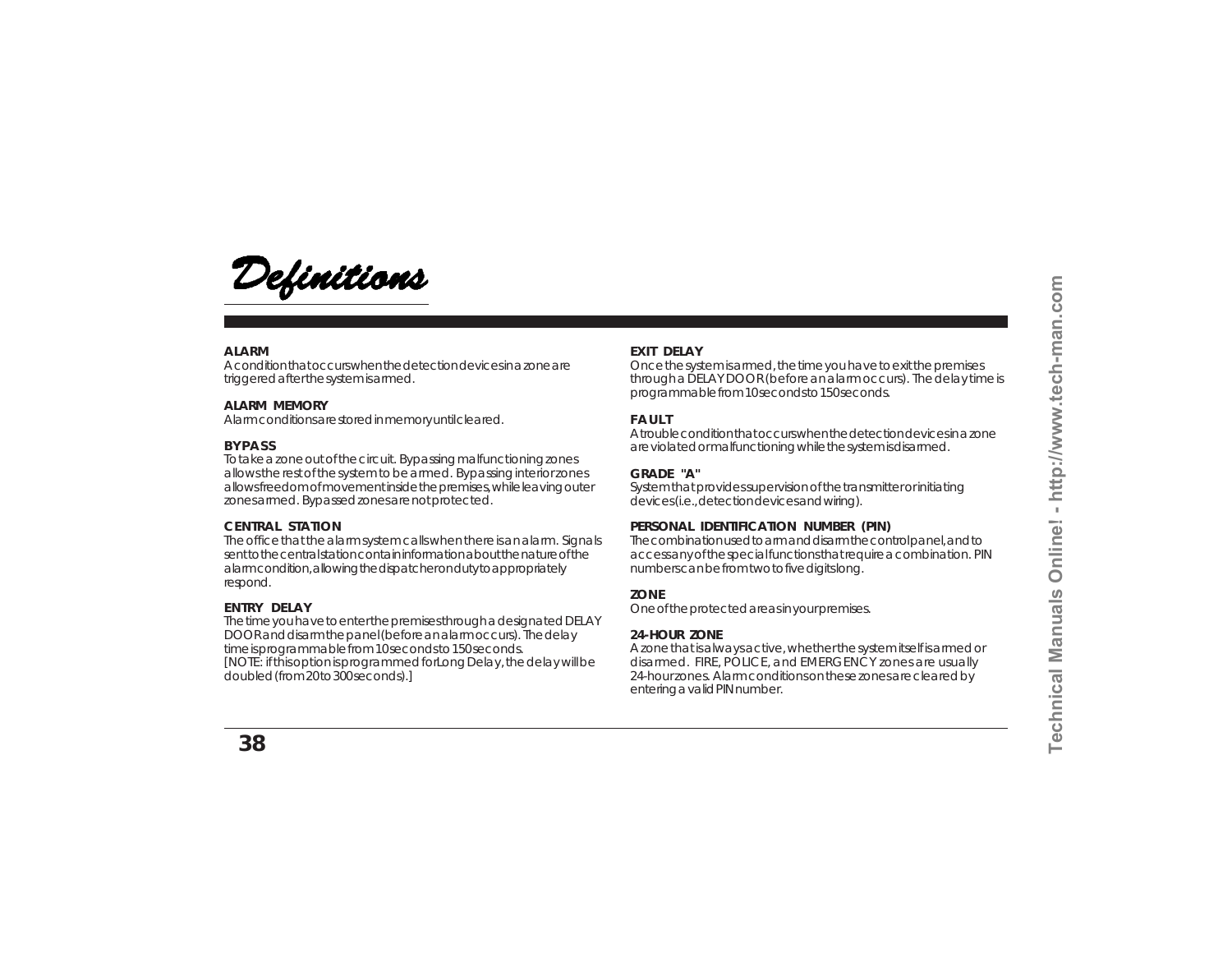

## **THE LIMITATIONS OF YOUR ALARM SYSTEM**

While your alarm system is reliable and sophisticated, it does not offer guaranteed protection against burglary or fire. Any alarm system, whether commercial or residential, is subject to compromise or failure-to-warn for a variety of reasons. These include:

- Intruders may gain access through unprotected openings or have the technical sophistication to bypass an alarm sensor or disconnect an alarm . warning device.
- Intrusion detectors, smoke detectors, and many other detection devices will not operate without power. Devices powered by AC will not work if . their AC power supply is off for any reason and their back-up batteries are missing, dead, or improperly installed.
- \* Alarm warning devices such as sirens, bells, and horns may not alert people or wake up sleepers if they are located on the other side of closed or partly closed doors. If warning devices are on a different level of the residence from the bedrooms, they are less likely to waken or alert people inside the bedrooms.
- $\cdot$  Telephone lines needed to transmit alarm signals from a premises to a central monitoring station may be out of service, and are subject to compromise by sophisticated means of attack.
- $\cdot \,$  Smoke detectors used in conjunction with the alarm system may not sense fires that start where smoke cannot reach the detectors, such as in chimneys, walls or roofs, or on the other side of closed doors. Smoke detectors also may not sense a fire on another level of the residence or building. A second floor detector, for example, may not sense a first floor or basement fire. Finally, smoke detectors have sensing limitations. No smoke detector can sense every kind of fire every time. In general, detectors may not always warn you about fires caused by carelessness and safety hazards, like smoking in bed, violent explosions, escaping gas, improper storage of flammable materials, overloaded electrical circuits, children playing with matches, arson, etc.
- $\cdot$  The most common cause of an alarm system not functioning properly when an intrusion or fire occurs is **inadequate maintenance**. Your alarm system should be tested weekly to make sure all detection devices are operating properly. Your control panel and keypads should be tested as  $M$  $\approx$
- Installing an alarm system may make you eligible for lower insurance rates, but an alarm system is not a substitute for insurance. . Homeowners, property owners, and renters should continue to insure their lives and property.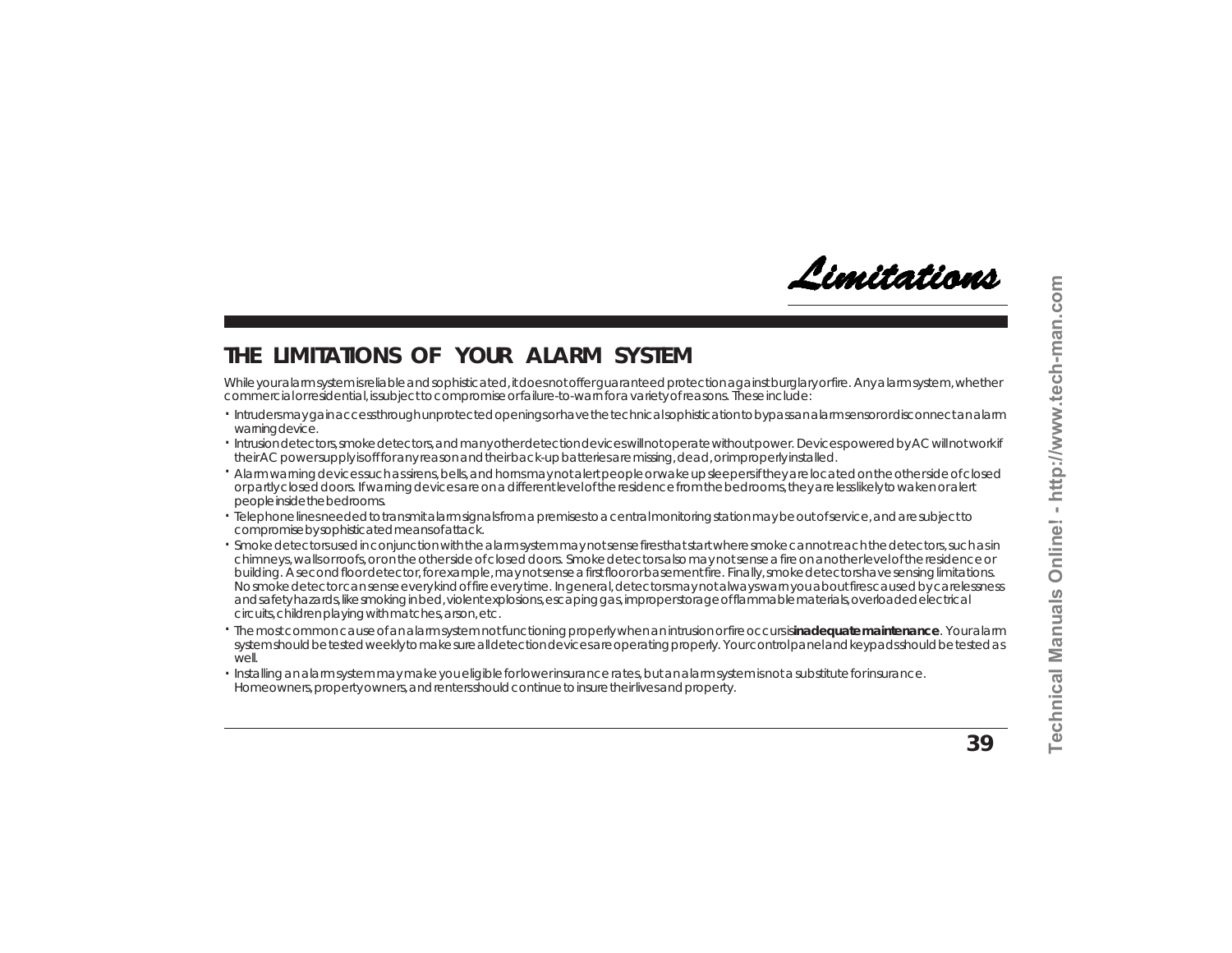Test procedure index

As required by UL Standard 1023, your alarm system is a Grade "A" system (see definition on page 38).

Alarm system malfunctions and failures are caused most often by INADEQUATE MAINTENANCE.

Your alarm system should be tested weekly to make sure that all detection devices are working properly. In addition, if your system is being monitored, you should periodically test its ability to transmit signals to our central station.

### **These tests should be performed weekly:**

- **.** LOCAL SYSTEM TEST: Enter PIN (if required), then **6 0 #**
- **.** CENTRAL STATION TEST: Enter PIN (if required), then
- **.** BELL/SIREN TEST: Enter PIN (if required), then
- **.** STANDBY BATTERY TEST:

Refer to pages 32-34 for further information on test procedures.

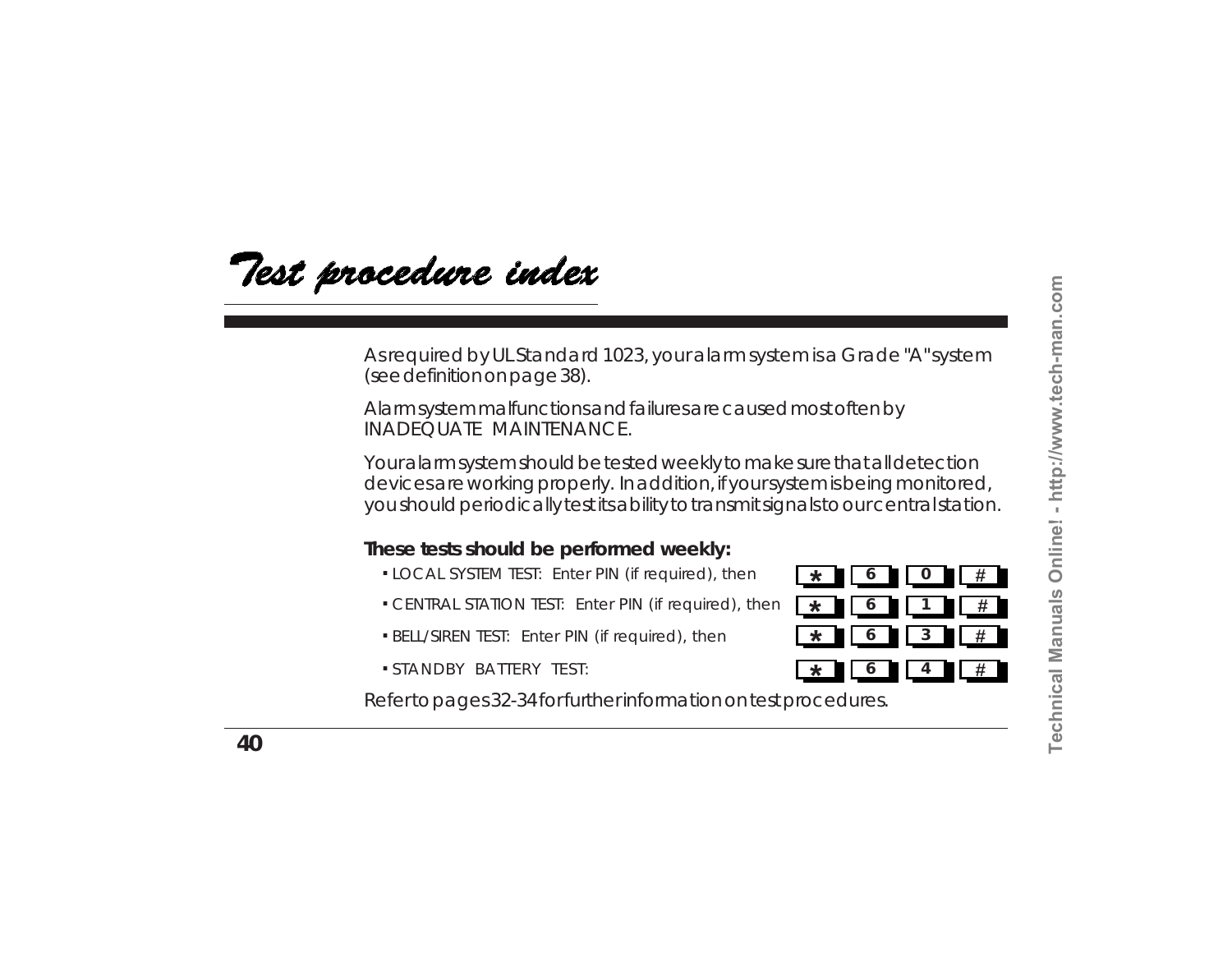**ZONE LOCATION BYPASS Y E S NO** 238 / 2316 **1 2 3 4** System: **5 6 7 8**

Zone description list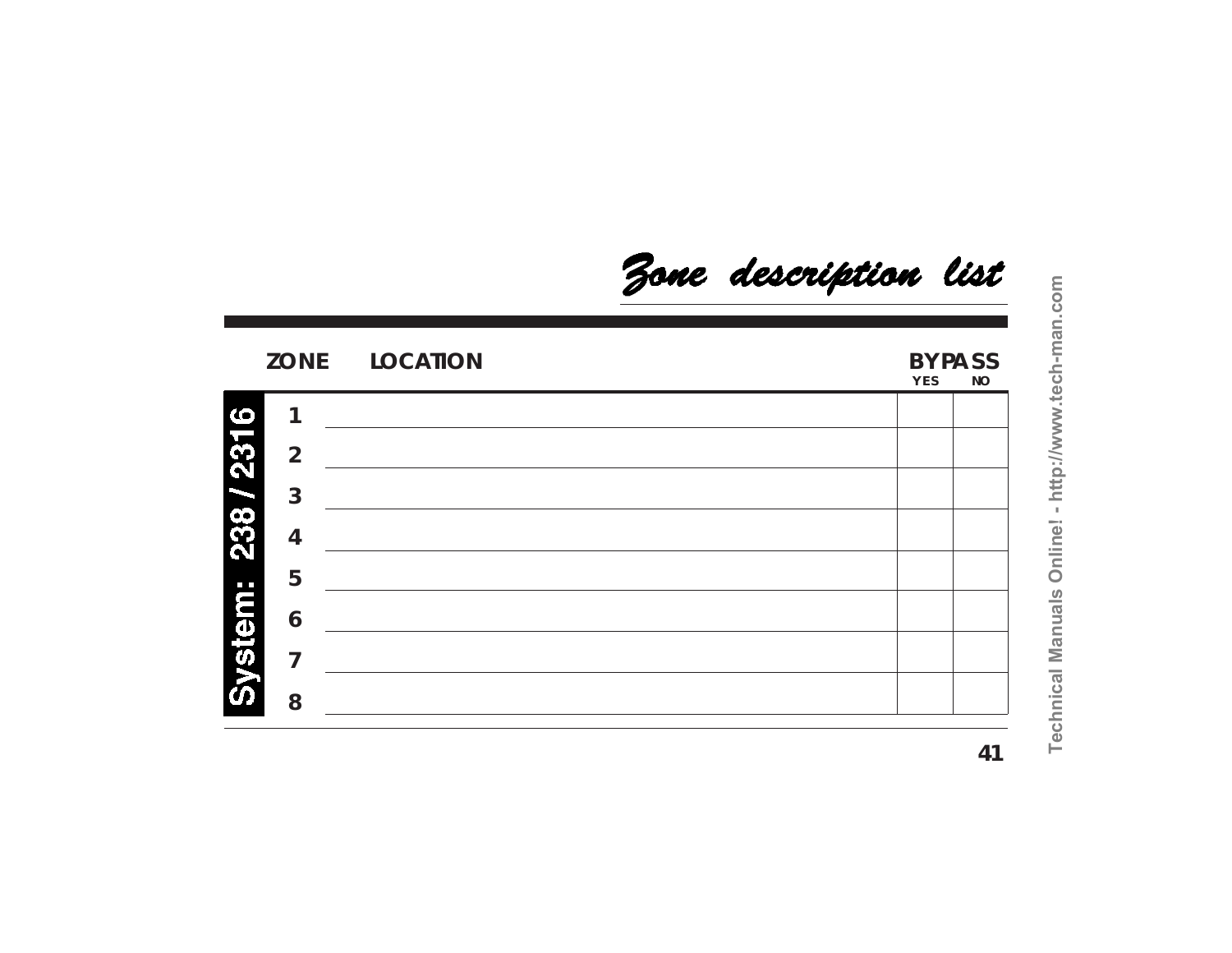

# **ZONE LOCATION BYPASS**

# **Y E S NO**

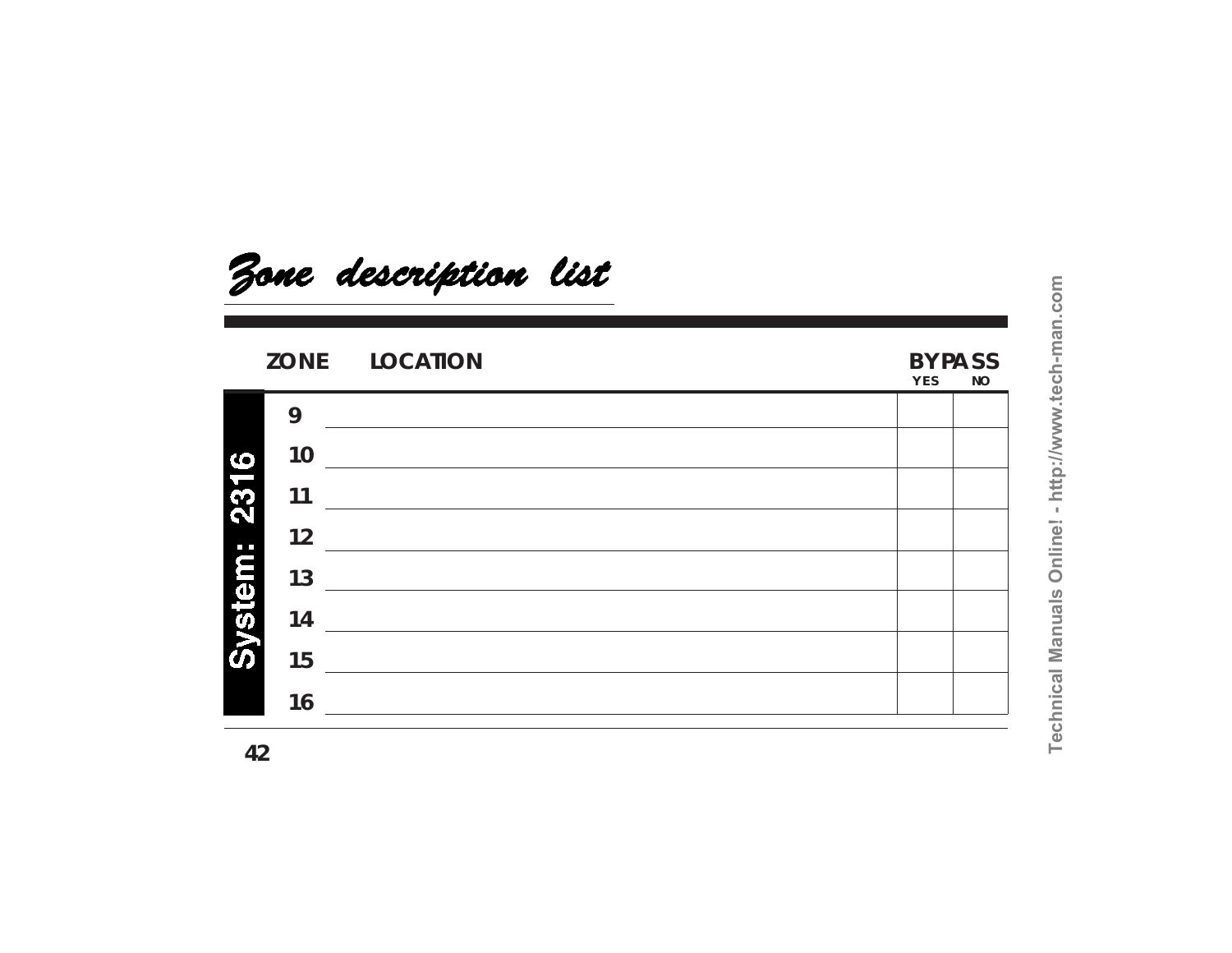### **FCC NOTICE**

WARNING: This device is intended to be installed by a professional alarm installer.

The user shall be cautioned that changes or modifications not expressly approved by C&K SYSTEMS could void the user's authority to operate the equipment.

#### FCC Rules PART 15

This equipment has been tested and found to comply with the limits for Class B digital devices, pursuant to Part 15 of the FCC Rules. These limits are designed to provide reasonable protection against harmful interference in a residential installation.

This equipment generates, uses, and can radiate radio frequency energy, and if not installed and used in accordance with the instructions, may cause harmful interference to radio communications. However, there is no guarantee that interference will not occur in a particular installation.

If this equipment does cause harmful interference to radio or television reception, which can be determined by turning the

equipment off and on, the user is encouraged to try to correct the interference by one or more of the following measures:

Re-orient the radio/television antenna.

Connect the AC transformer to a different outlet so that the control panel and radio/television are on different branch circuits.

Relocate the control panel with respect to the radio/television.

Consult the dealer or an experienced radio/television technician for help.

#### FCC Rules PART 68

This equipment has been tested and found to comply with Part 68 of the FCC Rules. On the left outside panel of the can is a label that contains the FCC registration number and the Ringer Equivalence Number (REN) for this equipment. This information must be provided to your telephone company, if requested. The REN may be used to determine the maximum number of devices which may be connected to your telephone line and still have all devices ring properly when your number is called. The maximum sum of all devices should not exceed 5. This number may be different in your area. Contact your local telephone company to determine the maximum REN for your calling area.

Should you experience trouble with the telephone lines, disconnect the panel from the line to determine the source of the trouble. If it is determined that the control panel is malfunctioning, discontinue its use until the malfunction has been corrected. Any repairs or alterations made by the user to this equipment, or equipment malfunctions, may give the telephone company cause to request the user to disconnect the equipment. Repairs to this equipment should be made by an authorized agent of C&K SYSTEMS, Inc. Contact your local alarm installation company for service.

Should this equipment cause harm to the telephone system, the telephone company may temporarily discontinue your service. If possible, they will provide you with advance notice. Otherwise they will notify you as soon as possible. The telephone company will also advise you of changes in its facilities, equipment, operations or procedures which could affect the operation of your equipment, allowing you the opportunity to maintain uninterrupted service. You will also be advised of your right to file a complaint with the FCC.

**This device must not be used on party lines or coin operated phone lines.**